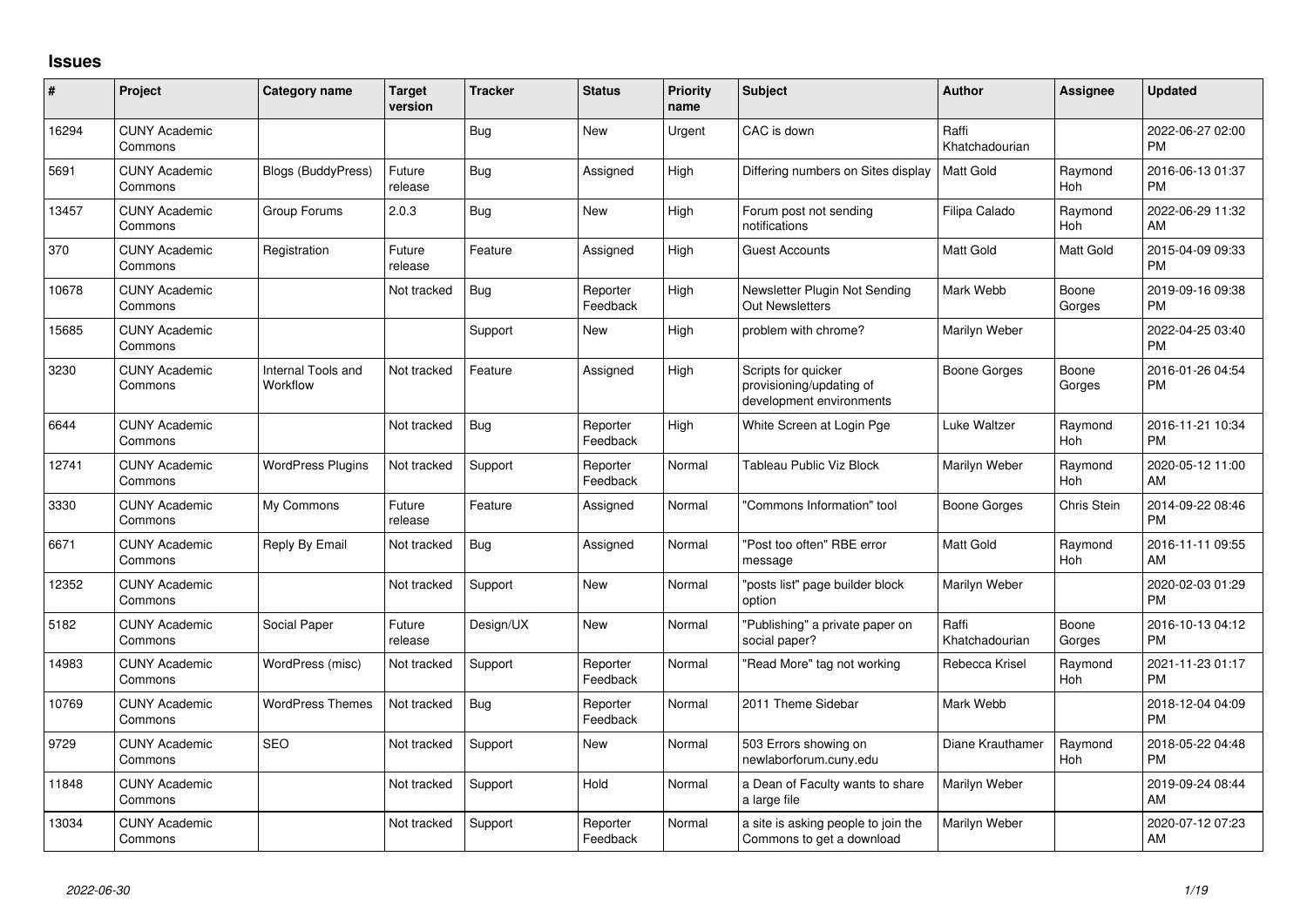| #     | Project                         | <b>Category name</b>     | <b>Target</b><br>version | <b>Tracker</b> | <b>Status</b>        | <b>Priority</b><br>name | <b>Subject</b>                                                                             | <b>Author</b>      | <b>Assignee</b>     | <b>Updated</b>                |
|-------|---------------------------------|--------------------------|--------------------------|----------------|----------------------|-------------------------|--------------------------------------------------------------------------------------------|--------------------|---------------------|-------------------------------|
| 481   | <b>CUNY Academic</b><br>Commons | Groups (misc)            | Future<br>release        | Feature        | Assigned             | Normal                  | ability to archive inactive groups<br>and blogs                                            | Michael Mandiberg  | Samantha<br>Raddatz | 2015-11-09 05:56<br><b>PM</b> |
| 11789 | <b>CUNY Academic</b><br>Commons | Courses                  | Future<br>release        | Feature        | <b>New</b>           | Normal                  | Ability to remove item from<br>Courses list                                                | Laurie Hurson      | Sonja Leix          | 2019-09-24 12:28<br><b>PM</b> |
| 5827  | <b>CUNY Academic</b><br>Commons | <b>Public Portfolio</b>  | Future<br>release        | <b>Bug</b>     | Assigned             | Normal                  | Academic Interests square bracket Scott voth<br>links not working                          |                    | <b>Chris Stein</b>  | 2016-08-11 11:59<br><b>PM</b> |
| 13255 | <b>CUNY Academic</b><br>Commons |                          | Not tracked              | Support        | Reporter<br>Feedback | Normal                  | Accessibility problems                                                                     | Marilyn Weber      |                     | 2020-09-01 05:48<br><b>PM</b> |
| 3939  | <b>CUNY Academic</b><br>Commons | <b>WordPress Plugins</b> | Future<br>release        | Bug            | Hold                 | Normal                  | Activity stream support for<br>Co-Authors Plus plugin                                      | Raymond Hoh        | Raymond<br>Hoh      | 2015-11-09 06:13<br><b>PM</b> |
| 4221  | <b>CUNY Academic</b><br>Commons | Group Forums             | Future<br>release        | Design/UX      | Assigned             | Normal                  | Add 'Number of Posts' display<br>option to Forum page                                      | Samantha Raddatz   | Samantha<br>Raddatz | 2015-06-26 02:21<br><b>PM</b> |
| 9895  | <b>CUNY Academic</b><br>Commons | Onboarding               | Future<br>release        | Feature        | Assigned             | Normal                  | Add "Accept Invitation"<br>link/button/function to Group<br>and/or Site invitation emails? | Luke Waltzer       | Boone<br>Gorges     | 2018-06-07 12:42<br><b>PM</b> |
| 10226 | <b>CUNY Academic</b><br>Commons | Courses                  | Future<br>release        | Feature        | New                  | Normal                  | Add "My Courses" to drop down<br>list                                                      | scott voth         | Boone<br>Gorges     | 2021-11-19 12:42<br><b>PM</b> |
| 5488  | <b>CUNY Academic</b><br>Commons | Social Paper             | Future<br>release        | Bug            | New                  | Normal                  | Add a "last edited by" field to<br>Social Paper group directories                          | Boone Gorges       |                     | 2016-04-21 10:05<br><b>PM</b> |
| 9835  | <b>CUNY Academic</b><br>Commons | Group Forums             | Future<br>release        | <b>Bug</b>     | Assigned             | Normal                  | add a "like" function?                                                                     | Marilyn Weber      | Erik Trainer        | 2018-06-05 01:49<br><b>PM</b> |
| 16307 | <b>CUNY Academic</b><br>Commons |                          |                          | <b>Bug</b>     | <b>New</b>           | Normal                  | Add brief messaging to<br>accept/decline group membership<br>requests                      | <b>Matt Gold</b>   | Boone<br>Gorges     | 2022-06-27 06:13<br><b>PM</b> |
| 3492  | <b>CUNY Academic</b><br>Commons | <b>WordPress Themes</b>  | Future<br>release        | Support        | Assigned             | Normal                  | Add CBOX theme to the<br>Commons                                                           | scott voth         | Raymond<br>Hoh      | 2014-10-08 05:55<br><b>PM</b> |
| 11945 | <b>CUNY Academic</b><br>Commons | Reckoning                | Future<br>release        | Feature        | Reporter<br>Feedback | Normal                  | Add Comments bubble to<br>Reckoning views                                                  | Boone Gorges       | Boone<br>Gorges     | 2019-11-12 05:14<br><b>PM</b> |
| 2573  | <b>NYCDH Community</b><br>Site  |                          |                          | Feature        | Reporter<br>Feedback | Normal                  | Add dh_nyc twitter list feed to site                                                       | <b>Mark Newton</b> | Matt Gold           | 2013-05-16 11:42<br><b>PM</b> |
| 2571  | <b>NYCDH Community</b><br>Site  |                          |                          | Feature        | Assigned             | Normal                  | Add Google custom search box to<br>homepage                                                | <b>Mark Newton</b> | Raymond<br>Hoh      | 2013-05-18 07:49<br><b>PM</b> |
| 3220  | <b>CUNY Academic</b><br>Commons | <b>Public Portfolio</b>  | Future<br>release        | Feature        | Assigned             | Normal                  | Add indent/outdent option to<br>Formatting Buttons on Profile<br>Page                      | <b>Matt Gold</b>   | Boone<br>Gorges     | 2014-05-21 10:39<br><b>PM</b> |
| 4222  | <b>CUNY Academic</b><br>Commons | <b>User Experience</b>   | Future<br>release        | Design/UX      | <b>New</b>           | Normal                  | Add information to 'Delete<br>Account' page                                                | Samantha Raddatz   | scott voth          | 2015-06-26 11:35<br>AM        |
| 4225  | <b>CUNY Academic</b><br>Commons | DiRT Integration         | Future<br>release        | Design/UX      | <b>New</b>           | Normal                  | Add information to DIRT page (in<br>Create a Group)                                        | Samantha Raddatz   | Matt Gold           | 2015-06-26 03:14<br><b>PM</b> |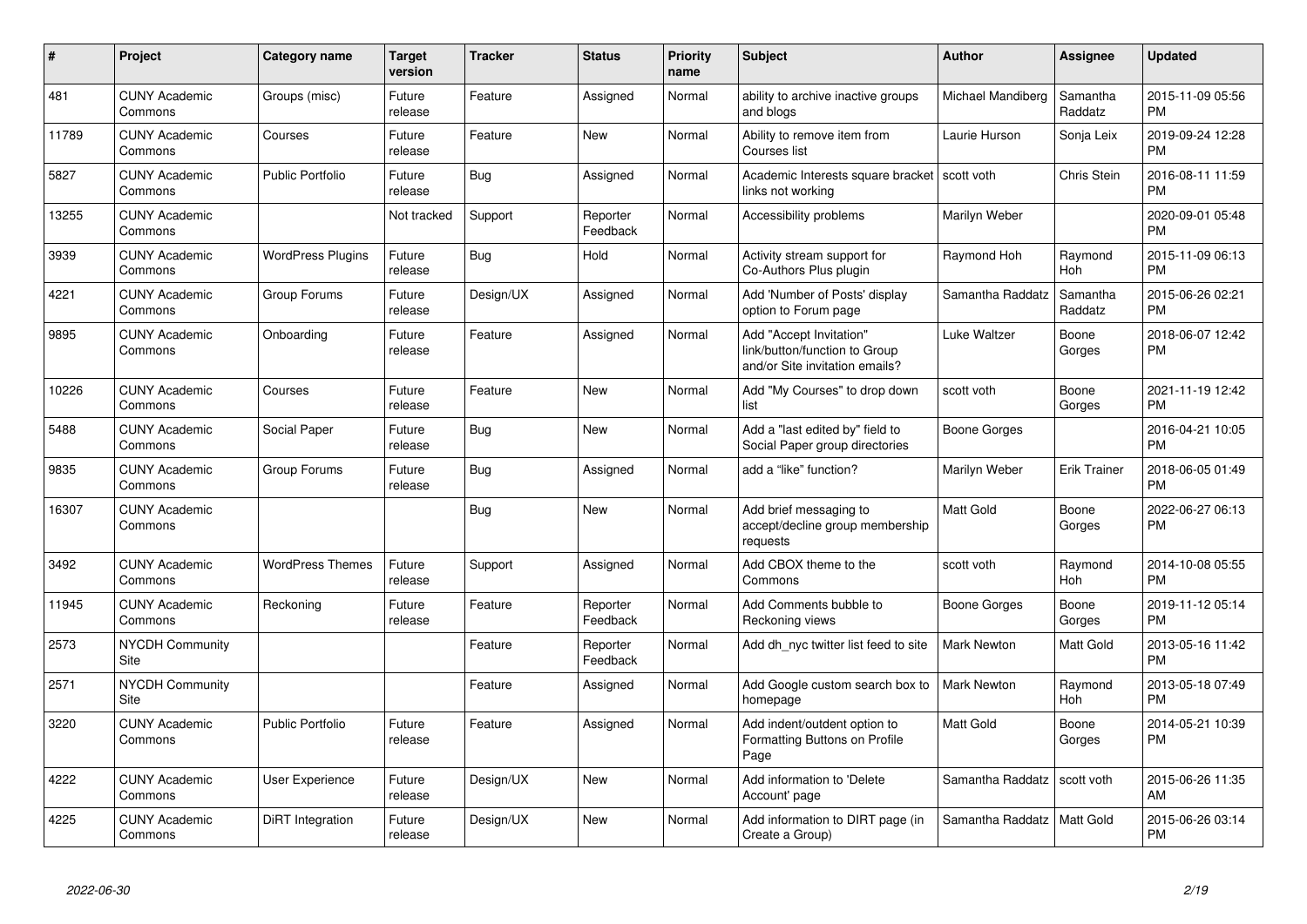| #     | <b>Project</b>                  | Category name            | Target<br>version | <b>Tracker</b> | <b>Status</b>        | <b>Priority</b><br>name | <b>Subject</b>                                                                       | <b>Author</b>           | Assignee            | <b>Updated</b>                |
|-------|---------------------------------|--------------------------|-------------------|----------------|----------------------|-------------------------|--------------------------------------------------------------------------------------|-------------------------|---------------------|-------------------------------|
| 4226  | <b>CUNY Academic</b><br>Commons | <b>BuddyPress Docs</b>   | Future<br>release | Design/UX      | New                  | Normal                  | Add option to connect a Doc with<br>a Group                                          | Samantha Raddatz        | Samantha<br>Raddatz | 2015-09-09 04:08<br><b>PM</b> |
| 16290 | <b>CUNY Academic</b><br>Commons |                          |                   | Feature        | Reporter<br>Feedback | Normal                  | Add Table Of Contents Block<br>plug-in                                               | Raffi<br>Khatchadourian |                     | 2022-06-24 10:26<br>AM.       |
| 5199  | <b>CUNY Academic</b><br>Commons | Social Paper             | Future<br>release | Feature        | New                  | Normal                  | add tables to the SP editor                                                          | Marilyn Weber           |                     | 2016-10-24 11:27<br>AM        |
| 554   | <b>CUNY Academic</b><br>Commons | BuddyPress (misc)        | Future<br>release | Feature        | Assigned             | Normal                  | Add Trackback notifications to<br>site-wide activity feed                            | Matt Gold               | Boone<br>Gorges     | 2015-11-09 06:19<br><b>PM</b> |
| 2574  | <b>NYCDH Community</b><br>Site  |                          |                   | Feature        | Assigned             | Normal                  | Add Way to Upload Files to<br>Groups                                                 | <b>Mark Newton</b>      | Raymond<br>Hoh      | 2013-05-18 07:46<br><b>PM</b> |
| 15613 | <b>CUNY Academic</b><br>Commons |                          | 2.0.3             | Feature        | Reporter<br>Feedback | Normal                  | Adding "Passster" plugin                                                             | Laurie Hurson           |                     | 2022-06-29 11:32<br>AM        |
| 14504 | <b>CUNY Academic</b><br>Commons |                          | Not tracked       | Publicity      | Reporter<br>Feedback | Normal                  | Adding showcases to home page<br>menu                                                | Laurie Hurson           | Boone<br>Gorges     | 2022-01-19 03:26<br><b>PM</b> |
| 11393 | <b>CUNY Academic</b><br>Commons |                          | Not tracked       | Publicity      | <b>New</b>           | Normal                  | After 1.15 release, ceate a hero<br>slide and post about adding a site<br>to a group | scott voth              | Patrick<br>Sweeney  | 2019-05-14 10:32<br>AM        |
| 15370 | <b>CUNY Academic</b><br>Commons |                          |                   | Support        | Reporter<br>Feedback | Normal                  | All-in-One Event Calendar?                                                           | Marilyn Weber           |                     | 2022-02-17 11:03<br><b>AM</b> |
| 3308  | <b>CUNY Academic</b><br>Commons | Group Invitations        | Future<br>release | Feature        | Assigned             | Normal                  | Allow members to rescind group<br>invitations                                        | <b>Matt Gold</b>        | Boone<br>Gorges     | 2015-04-01 08:53<br><b>PM</b> |
| 4635  | <b>CUNY Academic</b><br>Commons | Authentication           | Future<br>release | Feature        | New                  | Normal                  | Allow non-WP authentication                                                          | Boone Gorges            | Sonja Leix          | 2019-03-01 02:05<br><b>PM</b> |
| 13835 | <b>CUNY Academic</b><br>Commons | WordPress (misc)         | Future<br>release | Feature        | New                  | Normal                  | Allow OneSearch widget to have<br>'CUNY' as campus                                   | Boone Gorges            | Boone<br>Gorges     | 2021-11-19 12:39<br><b>PM</b> |
| 6332  | <b>CUNY Academic</b><br>Commons | WordPress (misc)         | Future<br>release | Feature        | <b>New</b>           | Normal                  | Allow uploaded files to be marked<br>as private in an ad hoc way                     | Boone Gorges            |                     | 2016-10-17 11:41<br><b>PM</b> |
| 2523  | <b>CUNY Academic</b><br>Commons | <b>BuddyPress Docs</b>   | Future<br>release | Feature        | Assigned             | Normal                  | Allow Users to Upload Images to<br><b>BP</b> Docs                                    | Matt Gold               | Boone<br>Gorges     | 2015-11-09 06:14<br><b>PM</b> |
| 15176 | <b>CUNY Academic</b><br>Commons |                          | Not tracked       | Support        | Reporter<br>Feedback | Normal                  | Archiving Q Writing & Old<br>Wordpress Sites on the Commons                          | Laurie Hurson           |                     | 2022-02-08 10:28<br><b>AM</b> |
| 5489  | <b>CUNY Academic</b><br>Commons | Social Paper             | Future<br>release | Feature        | <b>New</b>           | Normal                  | Asc/desc sorting for Social Paper<br>directories                                     | Boone Gorges            |                     | 2016-04-21 10:06<br><b>PM</b> |
| 11243 | <b>CUNY Academic</b><br>Commons | BuddyPress (misc)        | Future<br>release | Bug            | <b>New</b>           | Normal                  | Audit bp-custom.php                                                                  | Raymond Hoh             | Raymond<br>Hoh      | 2022-04-26 11:59<br>AM        |
| 9211  | <b>CUNY Academic</b><br>Commons | <b>WordPress Plugins</b> | Future<br>release | Support        | Reporter<br>Feedback | Normal                  | Auto-Role Setting in Forum Plugin<br>Causing Some Confusion                          | Luke Waltzer            | Boone<br>Gorges     | 2018-03-13 11:44<br>AM.       |
| 13466 | <b>CUNY Academic</b><br>Commons | Cavalcade                | Future<br>release | Feature        | <b>New</b>           | Normal                  | Automated cleanup for duplicate<br>Cavalcade tasks                                   | Boone Gorges            | Boone<br>Gorges     | 2020-10-13 05:24<br><b>PM</b> |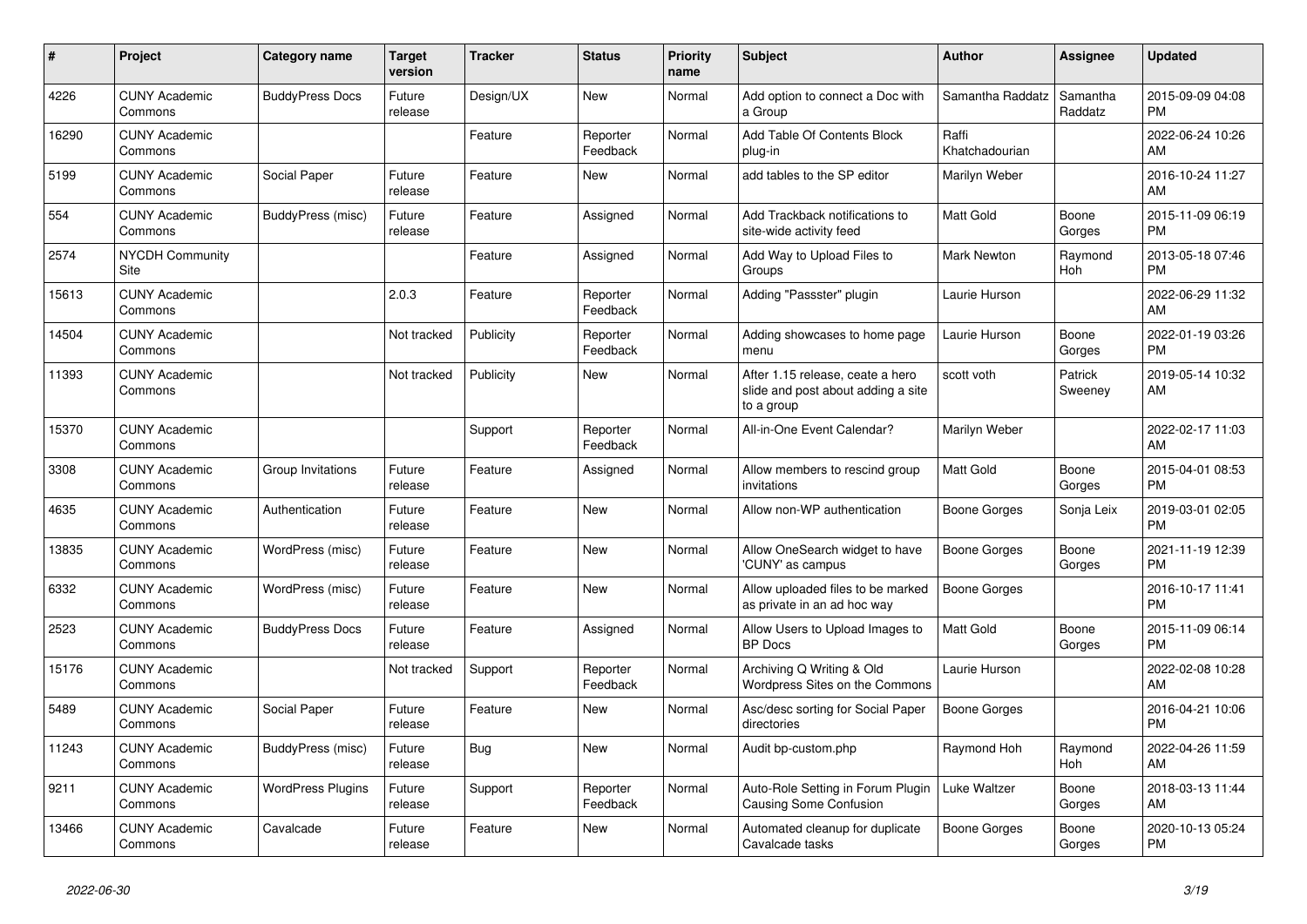| #     | Project                         | <b>Category name</b>     | <b>Target</b><br>version | Tracker    | <b>Status</b>        | Priority<br>name | Subject                                                                                    | Author                  | Assignee          | <b>Updated</b>                |
|-------|---------------------------------|--------------------------|--------------------------|------------|----------------------|------------------|--------------------------------------------------------------------------------------------|-------------------------|-------------------|-------------------------------|
| 11787 | <b>CUNY Academic</b><br>Commons |                          | Not tracked              | Support    | Reporter<br>Feedback | Normal           | automated comments notifications<br>on ZenDesk                                             | Marilyn Weber           |                   | 2019-08-26 06:18<br><b>PM</b> |
| 3193  | <b>CUNY Academic</b><br>Commons | Group Forums             | Future<br>release        | Feature    | Assigned             | Normal           | bbPress 2.x dynamic roles and<br><b>RBE</b>                                                | <b>Boone Gorges</b>     | Boone<br>Gorges   | 2014-09-30 01:30<br>PM        |
| 15923 | <b>CUNY Academic</b><br>Commons |                          | Not tracked              | Feature    | Reporter<br>Feedback | Normal           | <b>Bellows Plugin Adjustments</b>                                                          | Laurie Hurson           |                   | 2022-04-20 10:10<br>AM        |
| 14309 | <b>CUNY Academic</b><br>Commons | Group Library            | Future<br>release        | Feature    | New                  | Normal           | Better handling of<br>bp_group_document file download<br>attempts when file is not present | <b>Boone Gorges</b>     | Boone<br>Gorges   | 2021-11-19 12:28<br>PM        |
| 635   | <b>CUNY Academic</b><br>Commons | BuddyPress (misc)        | Future<br>release        | Feature    | Assigned             | Normal           | Big Blue Button -<br>Videoconferencing in Groups and<br>Blogs                              | Matt Gold               | Boone<br>Gorges   | 2011-03-14 03:24<br>PM        |
| 12911 | <b>CUNY Academic</b><br>Commons |                          | Not tracked              | Feature    | New                  | Normal           | Block access to xmlrpc.php based<br>on User-Agent                                          | <b>Boone Gorges</b>     | Boone<br>Gorges   | 2020-06-09 05:12<br><b>PM</b> |
| 14113 | <b>CUNY Academic</b><br>Commons | WordPress (misc)         | Future<br>release        | <b>Bug</b> | Hold                 | Normal           | Block Editor Not Working on this<br>page - Json error                                      | scott voth              | Boone<br>Gorges   | 2021-03-05 11:01<br>AM        |
| 11415 | <b>CUNY Academic</b><br>Commons | <b>WordPress Plugins</b> | Not tracked              | Bug        | Reporter<br>Feedback | Normal           | <b>Blog Subscriptions in Jetpack</b>                                                       | Laurie Hurson           |                   | 2019-05-14 10:34<br>AM        |
| 7624  | <b>CUNY Academic</b><br>Commons | BuddyPress (misc)        | Future<br>release        | Design/UX  | New                  | Normal           | <b>BP</b> Notifications                                                                    | Luke Waltzer            | Paige Dupont      | 2017-02-08 10:43<br><b>PM</b> |
| 3042  | <b>CUNY Academic</b><br>Commons | <b>Public Portfolio</b>  | Future<br>release        | Feature    | Assigned             | Normal           | Browsing member interests                                                                  | <b>Matt Gold</b>        | Boone<br>Gorges   | 2015-03-21 09:04<br>PM        |
| 618   | <b>CUNY Academic</b><br>Commons | <b>BuddyPress Docs</b>   | Future<br>release        | Feature    | Assigned             | Normal           | <b>BuddyPress Docs: export formats</b>                                                     | <b>Boone Gorges</b>     | Boone<br>Gorges   | 2015-11-09 05:38<br><b>PM</b> |
| 364   | <b>CUNY Academic</b><br>Commons | <b>WordPress Plugins</b> | Future<br>release        | Feature    | <b>New</b>           | Normal           | <b>Bulletin Board</b>                                                                      | <b>Matt Gold</b>        |                   | 2015-01-05 08:50<br><b>PM</b> |
| 4980  | <b>CUNY Academic</b><br>Commons | Home Page                | Future<br>release        | Feature    | Assigned             | Normal           | CAC Featured Content -- Adding<br>Randomization                                            | Matt Gold               | Boone<br>Gorges   | 2016-12-12 03:01<br><b>PM</b> |
| 2167  | <b>CUNY Academic</b><br>Commons | WordPress (misc)         | Future<br>release        | Bug        | Assigned             | Normal           | <b>CAC-Livestream Plugin Issues</b>                                                        | <b>Michael Smith</b>    | Dominic<br>Giglio | 2015-01-02 03:06<br><b>PM</b> |
| 13975 | <b>CUNY Academic</b><br>Commons | Social Paper             | Not tracked              | Support    | Reporter<br>Feedback | Normal           | can't approve comments on Social   Marilyn Weber<br>Paper paper                            |                         |                   | 2021-02-12 09:33<br>AM        |
| 15516 | <b>CUNY Academic</b><br>Commons | <b>WordPress Plugins</b> |                          | <b>Bug</b> | Reporter<br>Feedback | Normal           | Can't publish or save draft of post<br>on wordpress.com                                    | Raffi<br>Khatchadourian | Raymond<br>Hoh    | 2022-03-02 05:52<br>PM        |
| 6755  | <b>CUNY Academic</b><br>Commons | WordPress (misc)         | Future<br>release        | Bug        | New                  | Normal           | Cannot Deactivate Plugin                                                                   | Laura Kane              |                   | 2016-11-16 01:12<br><b>PM</b> |
| 11649 | <b>CUNY Academic</b><br>Commons | <b>WordPress Plugins</b> | 2.0.3                    | <b>Bug</b> | In Progress          | Normal           | CC license displayed on every<br>page                                                      | Gina Cherry             | Raymond<br>Hoh    | 2022-06-29 11:32<br>AM        |
| 14184 | <b>CUNY Academic</b><br>Commons | Public Portfolio         | Future<br>release        | Feature    | New                  | Normal           | Centralized mechanism for storing<br>Campus affiliations                                   | Boone Gorges            | Boone<br>Gorges   | 2022-01-04 11:35<br>AM        |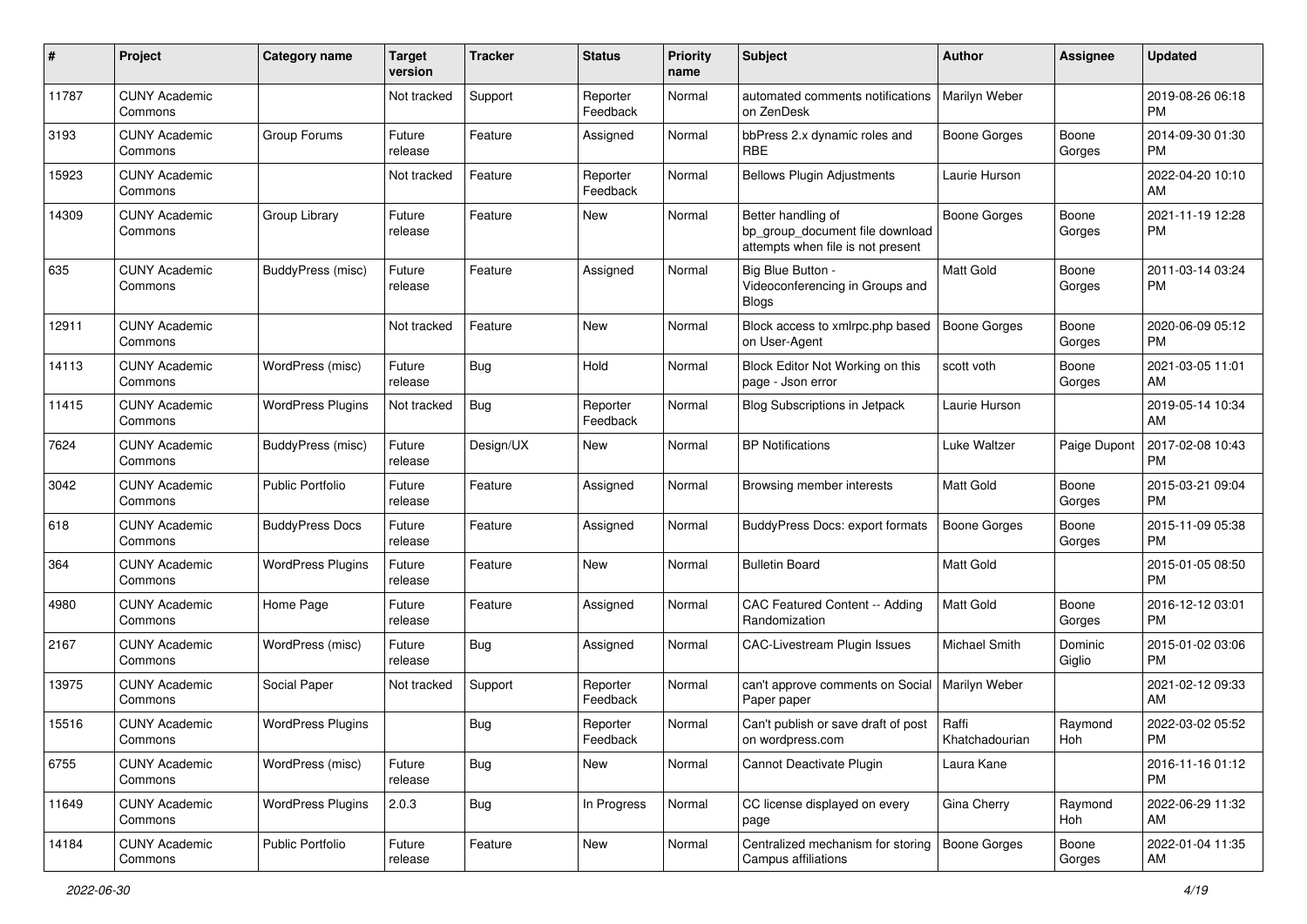| #     | <b>Project</b>                  | Category name              | <b>Target</b><br>version | <b>Tracker</b> | <b>Status</b>        | <b>Priority</b><br>name | <b>Subject</b>                                                        | <b>Author</b>         | Assignee            | <b>Updated</b>                |
|-------|---------------------------------|----------------------------|--------------------------|----------------|----------------------|-------------------------|-----------------------------------------------------------------------|-----------------------|---------------------|-------------------------------|
| 4404  | <b>CUNY Academic</b><br>Commons | <b>Public Portfolio</b>    | Future<br>release        | Design/UX      | Assigned             | Normal                  | Change color of permissions info<br>on portfolio editing interface    | <b>Matt Gold</b>      | Samantha<br>Raddatz | 2015-08-11 05:28<br><b>PM</b> |
| 11624 | <b>CUNY Academic</b><br>Commons | WordPress (misc)           | Not tracked              | Support        | New                  | Normal                  | Change pages into posts or swap<br>database for a Commons site?       | Stephen Klein         | Raymond<br>Hoh      | 2019-07-09 11:04<br>AM        |
| 5992  | <b>CUNY Academic</b><br>Commons | <b>Email Notifications</b> | Future<br>release        | Feature        | New                  | Normal                  | Changing the From line of<br>autogenerated blog emails                | Marilyn Weber         |                     | 2018-09-27 05:19<br><b>PM</b> |
| 10657 | <b>CUNY Academic</b><br>Commons |                            | Not tracked              | Support        | Reporter<br>Feedback | Normal                  | child theme problems                                                  | Marilyn Weber         |                     | 2018-11-08 01:19<br><b>PM</b> |
| 14994 | <b>CUNY Academic</b><br>Commons | cdev.gc.cuny.edu           | Not tracked              | Support        | In Progress          | Normal                  | Clear Cache on CDEV                                                   | scott voth            | Raymond<br>Hoh      | 2021-12-07 03:51<br><b>PM</b> |
| 9346  | <b>CUNY Academic</b><br>Commons | WordPress (misc)           | Not tracked              | Bug            | <b>New</b>           | Normal                  | Clone cetls.bmcc.cuny.edu for<br>development                          | Owen Roberts          | Raymond<br>Hoh      | 2018-03-06 05:35<br><b>PM</b> |
| 11449 | <b>CUNY Academic</b><br>Commons | WordPress - Media          | Not tracked              | Support        | Reporter<br>Feedback | Normal                  | Cloning Media Library for JITP<br>from Staging to Production Site     | <b>Patrick DeDauw</b> | Boone<br>Gorges     | 2019-05-13 12:00<br><b>PM</b> |
| 10982 | <b>CUNY Academic</b><br>Commons | Domain Mapping             | Not tracked              | Support        | Reporter<br>Feedback | Normal                  | <b>CNAME</b> question                                                 | scott voth            |                     | 2019-01-22 04:29<br><b>PM</b> |
| 13331 | <b>CUNY Academic</b><br>Commons | Site cloning               | Future<br>release        | Bug            | <b>New</b>           | Normal                  | Combine Site Template and Clone   Boone Gorges<br>operations          |                       | Jeremy Felt         | 2021-11-19 12:39<br><b>PM</b> |
| 11519 | <b>CUNY Academic</b><br>Commons |                            | Not tracked              | Support        | Assigned             | Normal                  | comment option not appearing                                          | Marilyn Weber         |                     | 2019-09-24 10:28<br>AM        |
| 12573 | <b>CUNY Academic</b><br>Commons | <b>WordPress Plugins</b>   | Future<br>release        | <b>Bug</b>     | <b>New</b>           | Normal                  | <b>CommentPress Core Issues</b>                                       | scott voth            |                     | 2020-03-24 04:32<br><b>PM</b> |
| 8078  | <b>CUNY Academic</b><br>Commons | <b>WordPress Plugins</b>   | Future<br>release        | System Upgrade | Assigned             | Normal                  | <b>CommentPress Updates</b>                                           | Margaret Galvan       | Christian<br>Wach   | 2017-05-08 03:49<br><b>PM</b> |
| 11149 | <b>CUNY Academic</b><br>Commons |                            | Not tracked              | Support        | Reporter<br>Feedback | Normal                  | comments getting blocked                                              | Marilyn Weber         | Raymond<br>Hoh      | 2019-03-26 11:40<br>AM        |
| 14394 | <b>CUNY Academic</b><br>Commons |                            | Not tracked              | Feature        | New                  | Normal                  | Commons News Site - redesign                                          | scott voth            | scott voth          | 2021-09-14 10:46<br>AM        |
| 3473  | <b>CUNY Academic</b><br>Commons | <b>User Experience</b>     | Future<br>release        | Feature        | Assigned             | Normal                  | Commons profile: Add help info<br>about "Positions" replacing "title" | Keith Miyake          | Samantha<br>Raddatz | 2015-11-09 02:28<br><b>PM</b> |
| 14936 | <b>CUNY Academic</b><br>Commons |                            |                          | Bug            | New                  | Normal                  | Commons websites blocked by<br>SPS campus network                     | Laurie Hurson         |                     | 2021-11-03 03:57<br><b>PM</b> |
| 8756  | <b>CUNY Academic</b><br>Commons | Group Blogs                | Future<br>release        | Feature        | Hold                 | Normal                  | Connect multiple blogs to one<br>group?                               | Matt Gold             | Boone<br>Gorges     | 2017-09-30 10:42<br>AM        |
| 599   | <b>CUNY Academic</b><br>Commons | BuddyPress (misc)          | Future<br>release        | Feature        | Assigned             | Normal                  | Consider adding rating plugins for<br><b>BuddyPress/BBPress</b>       | Matt Gold             | Boone<br>Gorges     | 2011-08-22 06:50<br><b>PM</b> |
| 13949 | <b>CUNY Academic</b><br>Commons |                            | Not tracked              | Bug            | <b>New</b>           | Normal                  | Continued debugging of runaway<br>MySQL connections                   | Matt Gold             | Boone<br>Gorges     | 2021-09-14 10:42<br>AM        |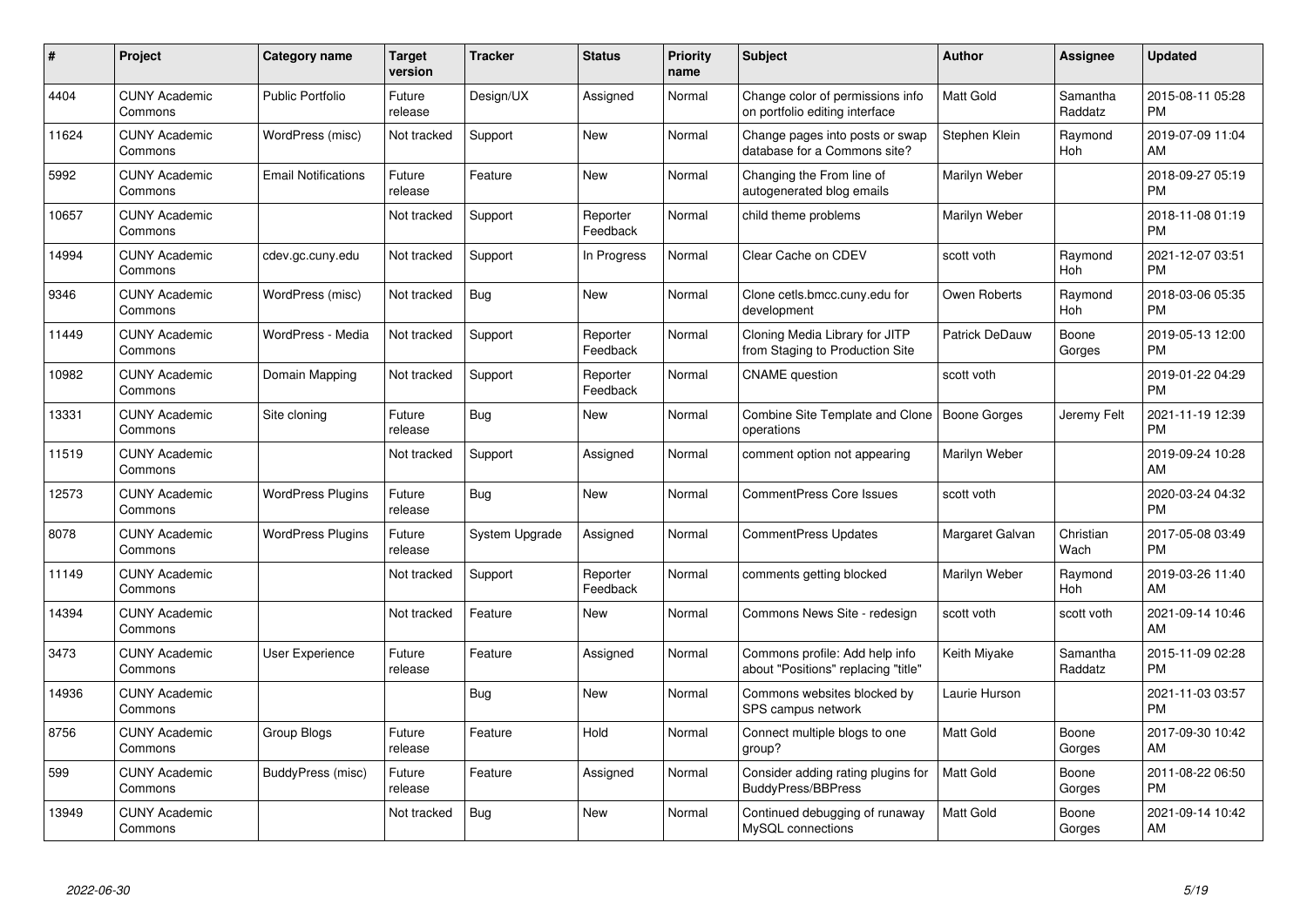| #     | Project                                                                 | <b>Category name</b>    | <b>Target</b><br>version | <b>Tracker</b> | <b>Status</b> | <b>Priority</b><br>name | <b>Subject</b>                                                                        | Author                  | <b>Assignee</b>     | <b>Updated</b>                |
|-------|-------------------------------------------------------------------------|-------------------------|--------------------------|----------------|---------------|-------------------------|---------------------------------------------------------------------------------------|-------------------------|---------------------|-------------------------------|
| 4238  | <b>CUNY Academic</b><br>Commons                                         | Events                  | Future<br>release        | Feature        | Assigned      | Normal                  | Copy Events to Other Groups?                                                          | <b>Matt Gold</b>        | Boone<br>Gorges     | 2015-07-02 10:08<br>AM        |
| 3509  | <b>CUNY Academic</b><br>Commons                                         | Publicity               | 1.7                      | Publicity      | New           | Normal                  | Create 1.7 digital signage imagery                                                    | Micki Kaufman           | Marilyn<br>Weber    | 2014-10-01 12:40<br><b>PM</b> |
| 8837  | <b>CUNY Academic</b><br>Commons                                         |                         | Not tracked              | Feature        | Assigned      | Normal                  | Create a form to request info from<br>people requesting premium<br>themes and plugins | <b>Matt Gold</b>        | Marilyn<br>Weber    | 2017-11-14 03:35<br><b>PM</b> |
| 9643  | <b>CUNY Academic</b><br>Commons                                         | Publicity               | Not tracked              | Feature        | New           | Normal                  | Create a page on the Commons<br>for logos etc.                                        | Stephen Real            | Stephen Real        | 2018-04-24 10:53<br>AM        |
| 2753  | <b>CUNY Academic</b><br>Commons                                         | <b>Public Portfolio</b> | Future<br>release        | Feature        | New           | Normal                  | Create actual actual tagification in<br>academic interests and other<br>fields        | Micki Kaufman           | Boone<br>Gorges     | 2015-01-05 08:52<br>PM        |
| 3657  | <b>CUNY Academic</b><br>Commons                                         | WordPress (misc)        | Not tracked              | Feature        | New           | Normal                  | Create alert for GC email<br>addresses                                                | Matt Gold               | Matt Gold           | 2016-04-14 11:29<br>PM        |
| 5955  | <b>CUNY Academic</b><br>Commons                                         | Outreach                | Future<br>release        | Feature        | Assigned      | Normal                  | Create auto-newsletter for<br>commons members                                         | <b>Matt Gold</b>        | <b>Luke Waltzer</b> | 2016-08-30 10:34<br>AM        |
| 6115  | <b>CUNY Academic</b><br>Commons                                         | Publicity               | Not tracked              | Feature        | Assigned      | Normal                  | create digital signage for GC                                                         | <b>Matt Gold</b>        | scott voth          | 2016-10-11 10:09<br><b>PM</b> |
| 636   | <b>CUNY Academic</b><br>Commons                                         | WordPress (misc)        | Not tracked              | Support        | Assigned      | Normal                  | Create Lynda.com-like Table of<br>Contents for Prospective Tutorial<br>Screencasts    | Matt Gold               | scott voth          | 2016-02-23 03:12<br>PM        |
| 365   | <b>CUNY Academic</b><br>Commons                                         | WordPress (misc)        | Future<br>release        | Feature        | Assigned      | Normal                  | <b>Create Mouseover Tooltips</b><br>throughout Site                                   | Matt Gold               | Chris Stein         | 2015-11-09 06:18<br><b>PM</b> |
| 4053  | <b>CUNY Academic</b><br>Commons                                         | Events                  | Future<br>release        | Feature        | Assigned      | Normal                  | Create new tab for past events                                                        | Matt Gold               | Boone<br>Gorges     | 2015-05-12 02:10<br>PM        |
| 12062 | AD/O365 Transition<br>from NonMatric to<br><b>Matriculated Students</b> |                         |                          | Feature        | In Progress   | Normal                  | create solution and console<br>project                                                | Emilio Rodriguez        | Emilio<br>Rodriguez | 2019-11-12 03:56<br>РM        |
| 10439 | <b>CUNY Academic</b><br>Commons                                         | Design                  | 2.1.0                    | Design/UX      | <b>New</b>    | Normal                  | Create Style Guide for Commons                                                        | Sonja Leix              | Sara Cannon         | 2022-06-28 01:43<br>РM        |
| 8666  | <b>CUNY Academic</b><br>Commons                                         | Teaching                | Not tracked              | Documentation  | Assigned      | Normal                  | Create Teaching on the Commons<br>Resource Page                                       | Matt Gold               | Laurie Hurson       | 2019-09-23 03:16<br>PM        |
| 8440  | <b>CUNY Academic</b><br>Commons                                         | Onboarding              | Not tracked              | Bug            | New           | Normal                  | Create Test Email Accounts for<br><b>Onboarding Project</b>                           | Stephen Real            | Stephen Real        | 2017-08-01 09:49<br>PM        |
| 287   | <b>CUNY Academic</b><br>Commons                                         | WordPress (misc)        | Future<br>release        | Feature        | Assigned      | Normal                  | Create troubleshooting tool for<br>account sign-up                                    | Matt Gold               | Boone<br>Gorges     | 2015-11-09 06:17<br>PM        |
| 14787 | <b>CUNY Academic</b><br>Commons                                         | Plugin Packages         | Future<br>release        | Feature        | New           | Normal                  | Creating a "Design" plugin<br>package                                                 | Laurie Hurson           | scott voth          | 2022-04-27 04:56<br>PM        |
| 5183  | <b>CUNY Academic</b><br>Commons                                         | Social Paper            | Future<br>release        | Design/UX      | New           | Normal                  | Creating a new paper when<br>viewing an existing paper                                | Raffi<br>Khatchadourian | Samantha<br>Raddatz | 2016-02-02 12:09<br>PM        |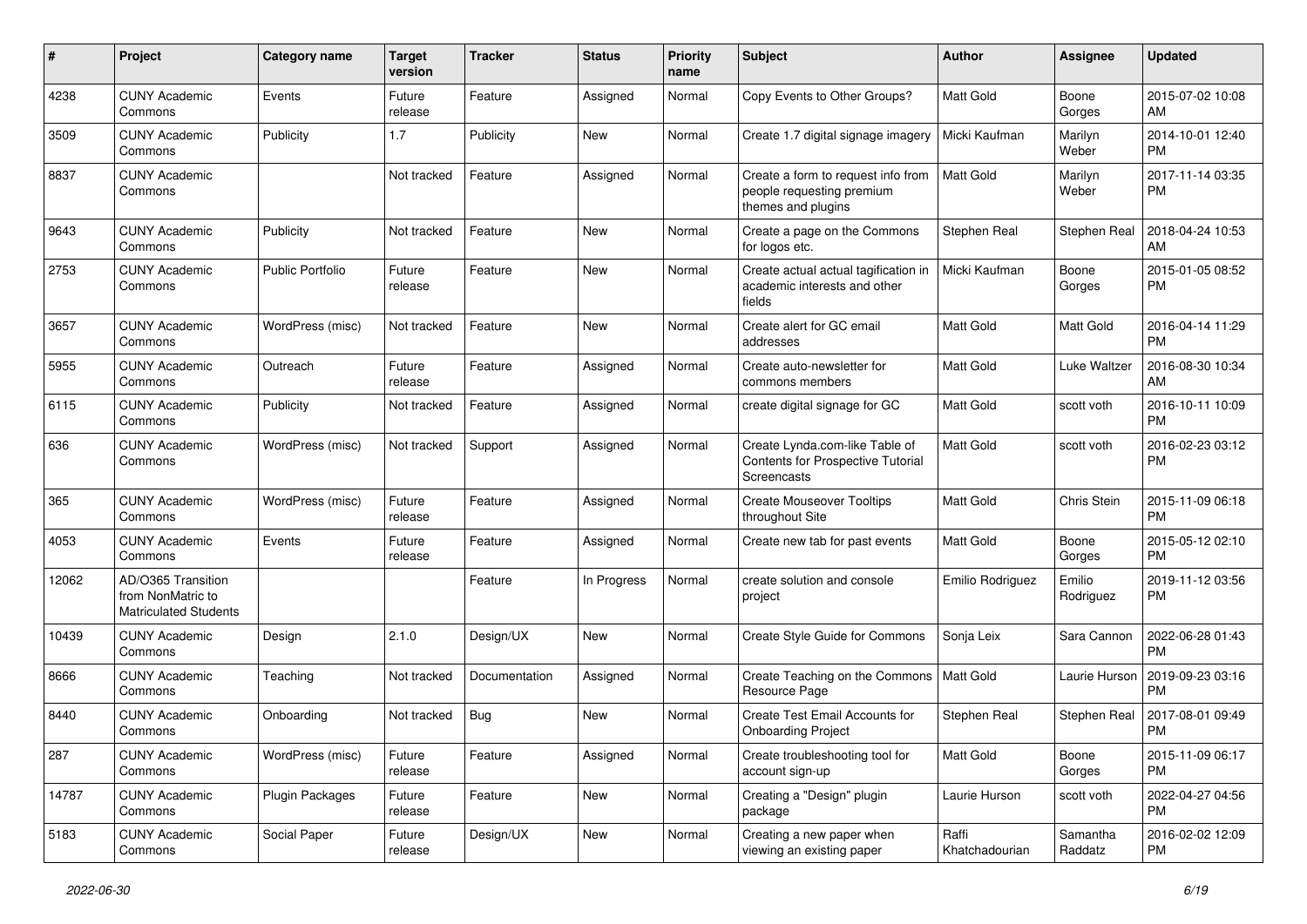| #     | Project                         | <b>Category name</b>     | <b>Target</b><br>version | <b>Tracker</b> | <b>Status</b>        | <b>Priority</b><br>name | <b>Subject</b>                                                       | <b>Author</b>    | <b>Assignee</b>    | <b>Updated</b>                |
|-------|---------------------------------|--------------------------|--------------------------|----------------|----------------------|-------------------------|----------------------------------------------------------------------|------------------|--------------------|-------------------------------|
| 13328 | <b>CUNY Academic</b><br>Commons | Group Forums             | Not tracked              | Bug            | Reporter<br>Feedback | Normal                  | cross-posting in two related<br>groups                               | Marilyn Weber    | Raymond<br>Hoh     | 2020-09-15 10:39<br><b>PM</b> |
| 13946 | <b>CUNY Academic</b><br>Commons | <b>WordPress Plugins</b> | 2.1.0                    | Support        | Assigned             | Normal                  | Custom Embed handler For<br>OneDrive files                           | scott voth       | Raymond<br>Hoh     | 2022-05-26 10:46<br>AM        |
| 3192  | <b>CUNY Academic</b><br>Commons | Group Forums             | Future<br>release        | Feature        | Assigned             | Normal                  | Customizable forum views for<br>bbPress 2.x group forums             | Boone Gorges     | Raymond<br>Hoh     | 2015-11-09 12:47<br><b>PM</b> |
| 6665  | <b>CUNY Academic</b><br>Commons |                          | Not tracked              | Publicity      | <b>New</b>           | Normal                  | Dead Link in 1.10 announcement<br>post                               | Paige Dupont     | Stephen Real       | 2016-12-01 03:11<br><b>PM</b> |
| 13430 | <b>CUNY Academic</b><br>Commons | Reply By Email           | Not tracked              | Bug            | <b>New</b>           | Normal                  | Delay in RBE                                                         | Luke Waltzer     | Raymond<br>Hoh     | 2020-10-13 11:16<br>AM        |
| 11509 | <b>CUNY Academic</b><br>Commons |                          | Not tracked              | Support        | Reporter<br>Feedback | Normal                  | deleted Page causing a Menu<br>problem?                              | Marilyn Weber    |                    | 2019-06-04 09:54<br>AM        |
| 2754  | <b>CUNY Academic</b><br>Commons | Design                   | Future<br>release        | Feature        | Assigned             | Normal                  | Determine strategy for CAC logo<br>handling in top header            | Micki Kaufman    | <b>Chris Stein</b> | 2015-01-05 08:53<br><b>PM</b> |
| 15260 | <b>CUNY Academic</b><br>Commons |                          |                          | Support        | Reporter<br>Feedback | Normal                  | Diacritical markings   European<br><b>Stages</b>                     | Marilyn Weber    |                    | 2022-02-04 08:16<br>AM        |
| 11386 | <b>CUNY Academic</b><br>Commons | WordPress - Media        | Not tracked              | Support        | Reporter<br>Feedback | Normal                  | disappearing images                                                  | scott voth       | Boone<br>Gorges    | 2019-05-14 10:32<br>AM        |
| 14940 | <b>CUNY Academic</b><br>Commons |                          |                          | Bug            | <b>New</b>           | Normal                  | Discrepancy between Commons<br>profile "sites" and actual # of sites | Laurie Hurson    |                    | 2021-11-08 11:09<br>AM        |
| 9207  | <b>CUNY Academic</b><br>Commons |                          | Future<br>release        | Support        | Reporter<br>Feedback | Normal                  | display dashboards made in<br>Tableau?                               | Marilyn Weber    | Boone<br>Gorges    | 2018-04-10 10:42<br>AM        |
| 11493 | <b>CUNY Academic</b><br>Commons | Domain Mapping           | Not tracked              | Support        | Reporter<br>Feedback | Normal                  | Domain Mapping Request - Talia<br>Schaffer                           | scott voth       | Matt Gold          | 2019-08-06 08:39<br>AM        |
| 16092 | <b>CUNY Academic</b><br>Commons |                          | Future<br>release        | Feature        | Hold                 | Normal                  | Don't show main site in Site<br>search results                       | Boone Gorges     | Boone<br>Gorges    | 2022-05-17 03:12<br><b>PM</b> |
| 497   | <b>CUNY Academic</b><br>Commons | <b>WordPress Plugins</b> | Future<br>release        | Feature        | Assigned             | Normal                  | Drag and Drop Ordering on<br>Gallery Post Plugin                     | <b>Matt Gold</b> | Ron Rennick        | 2015-11-09 06:18<br><b>PM</b> |
| 3662  | <b>CUNY Academic</b><br>Commons | <b>SEO</b>               | Future<br>release        | Feature        | Assigned             | Normal                  | Duplicate Content/SEO/Google<br>issues                               | <b>Matt Gold</b> | Raymond<br>Hoh     | 2015-04-13 04:37<br><b>PM</b> |
| 7928  | <b>CUNY Academic</b><br>Commons | Group Forums             | Not tracked              | <b>Bug</b>     | New                  | Normal                  | Duplicate Forum post                                                 | Luke Waltzer     | Raymond<br>Hoh     | 2017-04-11 09:27<br><b>PM</b> |
| 12198 | <b>CUNY Academic</b><br>Commons |                          | Not tracked              | Bug            | Reporter<br>Feedback | Normal                  | Duplicate listing in My Sites                                        | Tom Harbison     |                    | 2019-12-09 05:50<br><b>PM</b> |
| 14987 | <b>CUNY Academic</b><br>Commons | <b>WordPress Plugins</b> | Future<br>release        | Bug            | New                  | Normal                  | Elementor update causes<br>database freeze-up                        | Boone Gorges     | Boone<br>Gorges    | 2021-11-29 12:02<br><b>PM</b> |
| 9015  | <b>CUNY Academic</b><br>Commons | Groups (misc)            | Not tracked              | Outreach       | Assigned             | Normal                  | Email group admins the email<br>addresses of their groups            | Matt Gold        | Matt Gold          | 2018-01-02 09:54<br>AM        |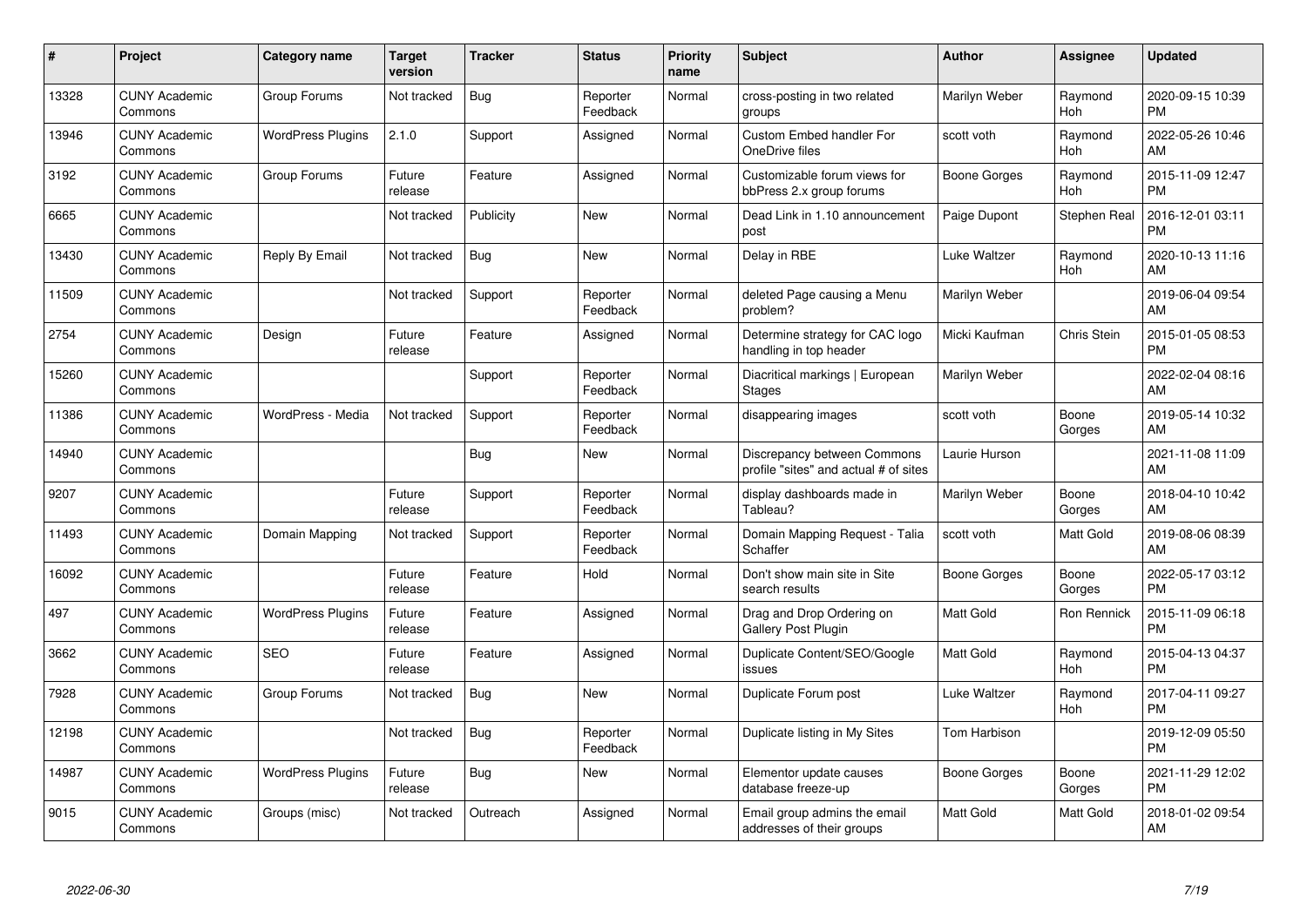| #     | Project                         | <b>Category name</b>      | <b>Target</b><br>version | <b>Tracker</b> | <b>Status</b>        | Priority<br>name | <b>Subject</b>                                                           | <b>Author</b>    | <b>Assignee</b>     | <b>Updated</b>                |
|-------|---------------------------------|---------------------------|--------------------------|----------------|----------------------|------------------|--------------------------------------------------------------------------|------------------|---------------------|-------------------------------|
| 12382 | <b>CUNY Academic</b><br>Commons | Membership                | Not tracked              | Support        | <b>New</b>           | Normal           | Email request change                                                     | Marilyn Weber    | Marilyn<br>Weber    | 2020-02-06 12:56<br><b>PM</b> |
| 9289  | <b>CUNY Academic</b><br>Commons | <b>WordPress Plugins</b>  | Future<br>release        | Bug            | Reporter<br>Feedback | Normal           | Email Users Plugin                                                       | Laurie Hurson    | Boone<br>Gorges     | 2018-10-24 12:34<br><b>PM</b> |
| 12121 | <b>CUNY Academic</b><br>Commons | <b>WordPress Plugins</b>  | 2.0.3                    | Feature        | Reporter<br>Feedback | Normal           | Embedding H5P Iframes on<br><b>Commons Site</b>                          | Laurie Hurson    | Boone<br>Gorges     | 2022-06-29 11:32<br>AM        |
| 4253  | <b>CUNY Academic</b><br>Commons | <b>Public Portfolio</b>   | Future<br>release        | Design/UX      | <b>New</b>           | Normal           | Encourage users to add portfolio<br>content                              | Samantha Raddatz | Samantha<br>Raddatz | 2015-07-07 11:32<br>AM        |
| 11860 | <b>CUNY Academic</b><br>Commons | Registration              | Future<br>release        | Feature        | New                  | Normal           | <b>Ensure Students Are Aware They</b><br>Can Use Aliases At Registration | scott voth       |                     | 2019-09-24 08:46<br>AM        |
| 15655 | <b>CUNY Academic</b><br>Commons |                           | 2.0.3                    | Support        | Reporter<br>Feedback | Normal           | Event Aggregator plugin?                                                 | Marilyn Weber    |                     | 2022-06-29 11:32<br>AM        |
| 4592  | <b>CUNY Academic</b><br>Commons | Events                    | Future<br>release        | Design/UX      | New                  | Normal           | Event Creation - Venue Dropdown<br>Slow                                  | Samantha Raddatz | Boone<br>Gorges     | 2015-09-14 04:56<br><b>PM</b> |
| 15565 | <b>CUNY Academic</b><br>Commons |                           |                          | Support        | New                  | Normal           | Events - send updates to an email<br>listserv                            | Marilyn Weber    |                     | 2022-03-10 01:06<br><b>PM</b> |
| 5696  | <b>CUNY Academic</b><br>Commons | Events                    | Future<br>release        | Feature        | Assigned             | Normal           | Events Calendar - display options<br>calendar aggregation                | <b>Matt Gold</b> | Boone<br>Gorges     | 2016-10-13 11:44<br>AM.       |
| 4438  | <b>CUNY Academic</b><br>Commons | Events                    | Future<br>release        | Bug            | Assigned             | Normal           | Events Calendar - Export<br><b>Recurring Events</b>                      | scott voth       | Daniel Jones        | 2016-05-23 04:25<br><b>PM</b> |
| 11120 | <b>CUNY Academic</b><br>Commons | <b>WordPress Plugins</b>  | Not tracked              | Bug            | Reporter<br>Feedback | Normal           | Events Manager Events Not<br>Showing Up                                  | Mark Webb        |                     | 2019-02-27 04:10<br><b>PM</b> |
| 14398 | <b>CUNY Academic</b><br>Commons |                           | Not tracked              | Support        | Reporter<br>Feedback | Normal           | Events plug-in notification problem                                      | Marilyn Weber    |                     | 2021-05-11 11:21<br>AM        |
| 6298  | <b>CUNY Academic</b><br>Commons | User Experience           | Not tracked              | Design/UX      | Assigned             | Normal           | Examine data from survey                                                 | Matt Gold        | Margaret<br>Galvan  | 2016-10-14 12:16<br><b>PM</b> |
| 6078  | <b>CUNY Academic</b><br>Commons | <b>Blogs (BuddyPress)</b> | Future<br>release        | Feature        | New                  | Normal           | <b>Explore Adding Network Blog</b><br>Metadata Plugin                    | Luke Waltzer     | Luke Waltzer        | 2016-10-11 10:29<br><b>PM</b> |
| 5581  | <b>CUNY Academic</b><br>Commons | Analytics                 | Future<br>release        | Feature        | Assigned             | Normal           | Explore alternatives to Google<br>Analytics                              | Matt Gold        | Valerie<br>Townsend | 2020-04-17 03:12<br><b>PM</b> |
| 4235  | <b>CUNY Academic</b><br>Commons |                           | Not tracked              | Design/UX      | Assigned             | Normal           | Explore user experience around<br>comments on forum topics vs docs       | Matt Gold        | Samantha<br>Raddatz | 2015-07-21 10:23<br>AM        |
| 500   | <b>CUNY Academic</b><br>Commons | BuddyPress (misc)         | Future<br>release        | Feature        | Assigned             | Normal           | Export Group Data                                                        | Matt Gold        | Boone<br>Gorges     | 2010-12-19 12:09<br><b>PM</b> |
| 8835  | <b>CUNY Academic</b><br>Commons | Blogs (BuddyPress)        | Future<br>release        | Feature        | New                  | Normal           | Extend cuny.is shortlinks to sites                                       | Luke Waltzer     | Boone<br>Gorges     | 2022-04-26 11:59<br>AM.       |
| 13199 | <b>CUNY Academic</b><br>Commons | Group Forums              | Future<br>release        | Feature        | <b>New</b>           | Normal           | Favoring Groups over bbPress<br>plugin                                   | Colin McDonald   | Colin<br>McDonald   | 2021-11-19 12:28<br>PM        |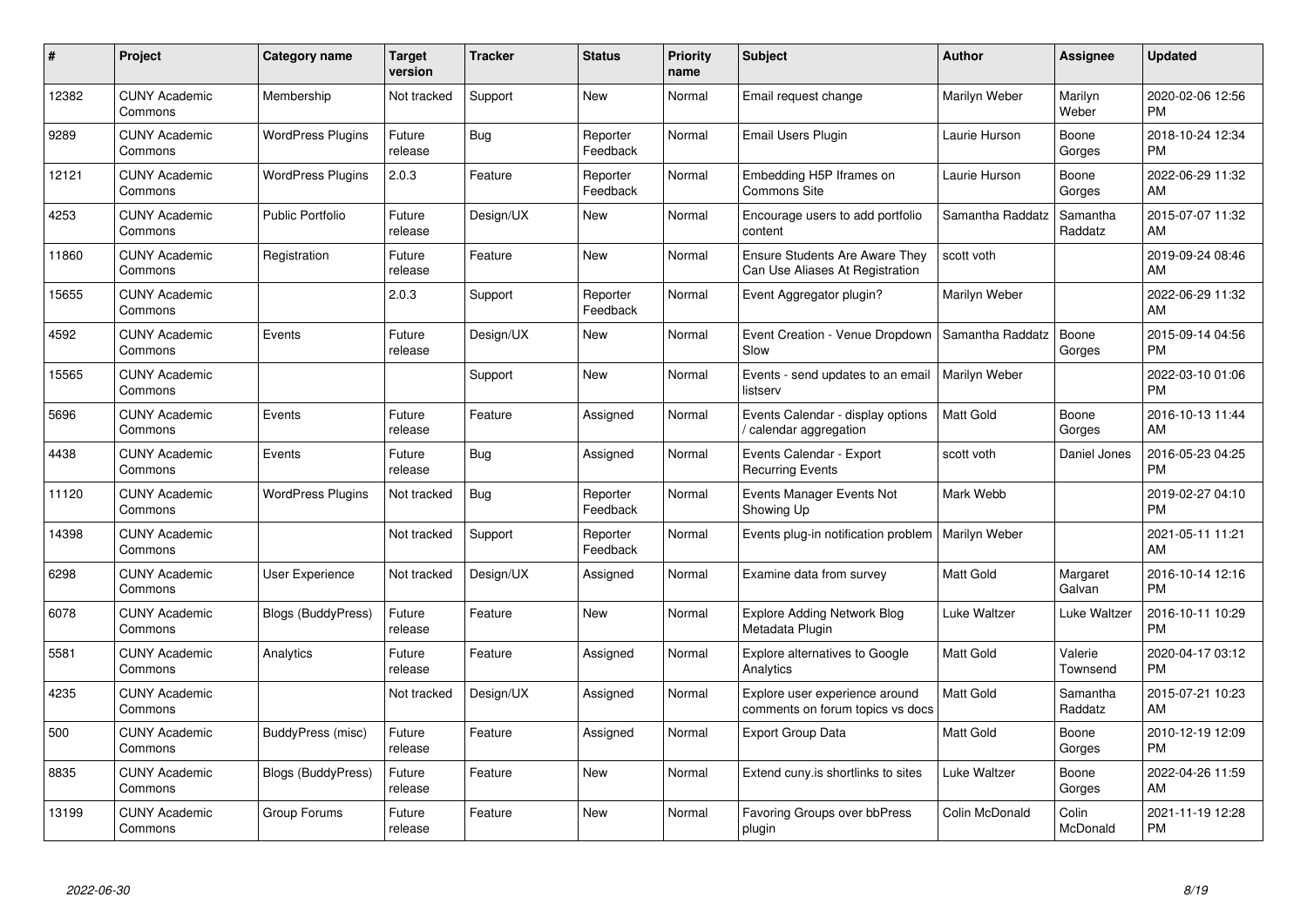| #     | Project                         | <b>Category name</b>       | <b>Target</b><br>version | <b>Tracker</b> | <b>Status</b>        | Priority<br>name | <b>Subject</b>                                                                    | Author              | <b>Assignee</b>     | <b>Updated</b>                |
|-------|---------------------------------|----------------------------|--------------------------|----------------|----------------------|------------------|-----------------------------------------------------------------------------------|---------------------|---------------------|-------------------------------|
| 412   | <b>CUNY Academic</b><br>Commons | <b>WordPress Themes</b>    | Future<br>release        | Feature        | Assigned             | Normal           | <b>Featured Themes</b>                                                            | <b>Matt Gold</b>    | Dominic<br>Giglio   | 2015-01-05 08:44<br><b>PM</b> |
| 3458  | <b>CUNY Academic</b><br>Commons | Groups (misc)              | Future<br>release        | Feature        | Assigned             | Normal           | Filter Members of Group by<br>Campus                                              | Michael Smith       | Samantha<br>Raddatz | 2014-09-26 08:32<br><b>PM</b> |
| 6426  | <b>CUNY Academic</b><br>Commons | Spam/Spam<br>Prevention    | Future<br>release        | Feature        | Assigned             | Normal           | Force captcha on all comments?                                                    | Matt Gold           | <b>Tahir Butt</b>   | 2016-10-24 02:06<br><b>PM</b> |
| 13650 | <b>CUNY Academic</b><br>Commons | Group Library              | Future<br>release        | Feature        | New                  | Normal           | Forum Attachments in Group<br>Library                                             | Laurie Hurson       |                     | 2021-11-19 12:30<br><b>PM</b> |
| 3059  | <b>CUNY Academic</b><br>Commons | Group Forums               | Future<br>release        | Design/UX      | <b>New</b>           | Normal           | Forum Post Permissable Content<br><b>Explanatory Text</b>                         | Chris Stein         | Chris Stein         | 2015-04-02 11:27<br>AM        |
| 5397  | <b>CUNY Academic</b><br>Commons | Social Paper               | Future<br>release        | Feature        | New                  | Normal           | frustrating to have to<br>enable/disable in SP                                    | Marilyn Weber       | Samantha<br>Raddatz | 2016-04-20 03:39<br><b>PM</b> |
| 15210 | <b>CUNY Academic</b><br>Commons | Analytics                  | Not tracked              | Design/UX      | New                  | Normal           | Google Analytics improvements                                                     | Colin McDonald      | Boone<br>Gorges     | 2022-05-24 10:47<br>AM        |
| 6014  | <b>CUNY Academic</b><br>Commons | Publicity                  | Future<br>release        | Publicity      | Reporter<br>Feedback | Normal           | Google search listing                                                             | <b>Matt Gold</b>    | Boone<br>Gorges     | 2016-09-21 03:48<br><b>PM</b> |
| 4481  | <b>CUNY Academic</b><br>Commons | Events                     | Future<br>release        | Feature        | New                  | Normal           | Group admins/mods should have<br>the ability to unlink an event from<br>the group | <b>Boone Gorges</b> | Boone<br>Gorges     | 2017-04-24 03:53<br><b>PM</b> |
| 1544  | <b>CUNY Academic</b><br>Commons | Groups (misc)              | Future<br>release        | Feature        | Reporter<br>Feedback | Normal           | Group Filtering and Sorting                                                       | <b>Matt Gold</b>    | Chris Stein         | 2019-03-01 02:25<br><b>PM</b> |
| 308   | <b>CUNY Academic</b><br>Commons | Registration               | Future<br>release        | Feature        | New                  | Normal           | Group recommendations for<br>signup process                                       | Boone Gorges        | Samantha<br>Raddatz | 2015-11-09 05:07<br><b>PM</b> |
| 11879 | <b>CUNY Academic</b><br>Commons |                            | Not tracked              | Bug            | <b>New</b>           | Normal           | Hypothesis comments appearing<br>on multiple, different pdfs across<br>blogs      | Laurie Hurson       | Laurie Hurson       | 2019-09-19 02:39<br><b>PM</b> |
| 11131 | <b>CUNY Academic</b><br>Commons |                            | Future<br>release        | Feature        | Reporter<br>Feedback | Normal           | Image Annotation Plugins                                                          | Laurie Hurson       |                     | 2019-02-26 11:33<br>AM        |
| 2832  | <b>CUNY Academic</b><br>Commons | <b>Public Portfolio</b>    | Future<br>release        | Feature        | Assigned             | Normal           | Improve interface for (not)<br>auto-linking profile fields                        | Boone Gorges        | Chris Stein         | 2015-01-05 08:52<br><b>PM</b> |
| 3770  | <b>CUNY Academic</b><br>Commons | <b>Public Portfolio</b>    | Future<br>release        | Feature        | Assigned             | Normal           | Improve Layout/Formatting of<br>Positions Area on Public Portfolios               | <b>Matt Gold</b>    | Chris Stein         | 2015-04-01 09:17<br><b>PM</b> |
| 12042 | <b>CUNY Academic</b><br>Commons | <b>Email Notifications</b> | Future<br>release        | Feature        | New                  | Normal           | Improved error logging for BPGES<br>send queue                                    | Boone Gorges        | Boone<br>Gorges     | 2021-11-19 12:25<br>PM        |
| 12091 | <b>CUNY Academic</b><br>Commons | Group Files                | Future<br>release        | Feature        | New                  | Normal           | Improved pre-upload file validation   Boone Gorges<br>for bp-group-documents      |                     | Boone<br>Gorges     | 2019-11-14 01:21<br><b>PM</b> |
| 11834 | <b>CUNY Academic</b><br>Commons | <b>Group Files</b>         | Future<br>release        | Feature        | New                  | Normal           | Improved tools for managing<br>group file folders                                 | Boone Gorges        | Sonja Leix          | 2019-09-06 03:55<br><b>PM</b> |
| 13358 | <b>CUNY Academic</b><br>Commons | Group Forums               | Future<br>release        | Feature        | New                  | Normal           | Improved UI for group forum<br>threading settings                                 | <b>Boone Gorges</b> | Raymond<br>Hoh      | 2021-11-19 12:27<br><b>PM</b> |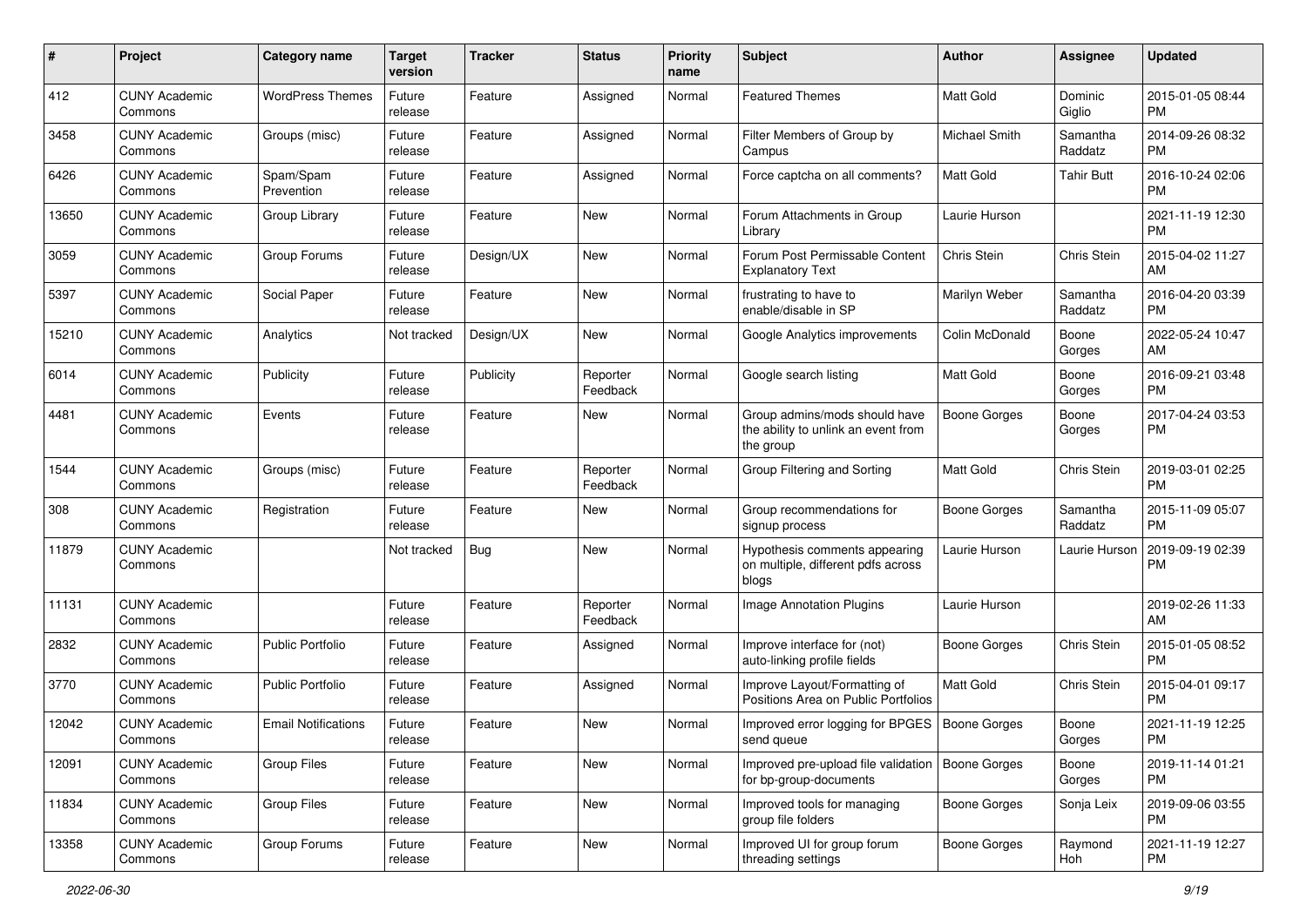| #     | Project                         | <b>Category name</b>     | <b>Target</b><br>version | <b>Tracker</b> | <b>Status</b>        | Priority<br>name | <b>Subject</b>                                                                                                                               | Author                  | <b>Assignee</b>     | <b>Updated</b>                |
|-------|---------------------------------|--------------------------|--------------------------|----------------|----------------------|------------------|----------------------------------------------------------------------------------------------------------------------------------------------|-------------------------|---------------------|-------------------------------|
| 4903  | <b>CUNY Academic</b><br>Commons | Events                   | Future<br>release        | Design/UX      | Assigned             | Normal           | Improving visual appearance of<br>event calendars                                                                                            | <b>Matt Gold</b>        | Boone<br>Gorges     | 2016-10-13 11:51<br>AM        |
| 435   | <b>CUNY Academic</b><br>Commons | BuddyPress (misc)        | Future<br>release        | Feature        | Assigned             | Normal           | Include Avatar Images in Forum<br><b>Post Notification Emails</b>                                                                            | <b>Matt Gold</b>        | Boone<br>Gorges     | 2010-12-08 12:40<br><b>PM</b> |
| 14792 | <b>CUNY Academic</b><br>Commons |                          |                          | <b>Bug</b>     | New                  | Normal           | Inconsistent email notifications<br>from gravity forms                                                                                       | Raffi<br>Khatchadourian |                     | 2021-10-04 01:50<br><b>PM</b> |
| 3536  | <b>CUNY Academic</b><br>Commons | My Commons               | Future<br>release        | Feature        | Assigned             | Normal           | Infinite Scroll on My Commons<br>page                                                                                                        | <b>Matt Gold</b>        | Raymond<br>Hoh      | 2015-04-13 04:42<br><b>PM</b> |
| 9947  | <b>CUNY Academic</b><br>Commons | <b>WordPress Plugins</b> | Future<br>release        | Feature        | Reporter<br>Feedback | Normal           | Install H5P quiz plugin                                                                                                                      | <b>Matt Gold</b>        | Boone<br>Gorges     | 2018-09-11 11:01<br>AM        |
| 16314 | <b>CUNY Academic</b><br>Commons | <b>WordPress Plugins</b> |                          | Feature        | New                  | Normal           | Install Multicollab plug-in?                                                                                                                 | Raffi<br>Khatchadourian |                     | 2022-06-29 03:44<br><b>PM</b> |
| 3768  | <b>CUNY Academic</b><br>Commons | <b>Public Portfolio</b>  | Future<br>release        | Feature        | Assigned             | Normal           | Institutions/Past positions on<br>public portfolios                                                                                          | <b>Matt Gold</b>        | Boone<br>Gorges     | 2018-04-23 10:44<br>AM        |
| 11556 | <b>CUNY Academic</b><br>Commons | Courses                  | Not tracked              | Bug            | Reporter<br>Feedback | Normal           | Instructor name given in course<br>listing                                                                                                   | Tom Harbison            |                     | 2019-06-25 04:12<br><b>PM</b> |
| 9908  | <b>CUNY Academic</b><br>Commons |                          | Not tracked              | Feature        | New                  | Normal           | Is it possible to send email<br>updates to users (or an email<br>address not on the list) for only a<br>single page AFTER being<br>prompted? | <b>Michael Shields</b>  | scott voth          | 2018-06-11 01:34<br><b>PM</b> |
| 13048 | <b>CUNY Academic</b><br>Commons | Shortcodes and<br>embeds | Future<br>release        | Feature        | New                  | Normal           | Jupyter Notebooks support                                                                                                                    | <b>Boone Gorges</b>     |                     | 2020-07-14 11:46<br>AM        |
| 13370 | <b>CUNY Academic</b><br>Commons | Group Library            | Future<br>release        | Feature        | New                  | Normal           | Library bulk deletion and folder<br>editing                                                                                                  | Colin McDonald          | Boone<br>Gorges     | 2020-10-13 10:41<br>AM        |
| 377   | <b>CUNY Academic</b><br>Commons | BuddyPress (misc)        | Future<br>release        | Feature        | Assigned             | Normal           | Like buttons                                                                                                                                 | <b>Matt Gold</b>        | Boone<br>Gorges     | 2010-11-16 05:13<br>PM.       |
| 3565  | <b>CUNY Academic</b><br>Commons | My Commons               | Not tracked              | Documentation  | New                  | Normal           | Load Newest inconsistencies                                                                                                                  | Chris Stein             | scott voth          | 2015-11-09 01:16<br><b>PM</b> |
| 5679  | <b>CUNY Academic</b><br>Commons | Analytics                | Not tracked              | Feature        | <b>New</b>           | Normal           | Logged In Users for GA                                                                                                                       | Valerie Townsend        | Valerie<br>Townsend | 2016-06-11 09:49<br>AM        |
| 5268  | <b>CUNY Academic</b><br>Commons | Group Forums             | Future<br>release        | Bug            | Assigned             | Normal           | Long-time to post to multiple<br>groups                                                                                                      | Luke Waltzer            | Daniel Jones        | 2016-09-07 06:31<br><b>PM</b> |
| 8900  | <b>CUNY Academic</b><br>Commons | Accessibility            | Future<br>release        | Feature        | Assigned             | Normal           | Look into tools to enforce<br>accessibility in WP environment                                                                                | Matt Gold               | Boone<br>Gorges     | 2022-04-26 11:59<br>AM        |
| 11531 | <b>CUNY Academic</b><br>Commons | Events                   | Future<br>release        | Feature        | New                  | Normal           | Main Events calendar should<br>include non-public events that<br>user has access to                                                          | scott voth              | Boone<br>Gorges     | 2019-06-11 10:00<br>AM        |
| 1422  | <b>CUNY Academic</b><br>Commons | <b>BuddyPress Docs</b>   | Future<br>release        | Feature        | Assigned             | Normal           | Make "created Doc" activity icons<br>non-mini                                                                                                | <b>Boone Gorges</b>     | Boone<br>Gorges     | 2015-11-09 05:48<br><b>PM</b> |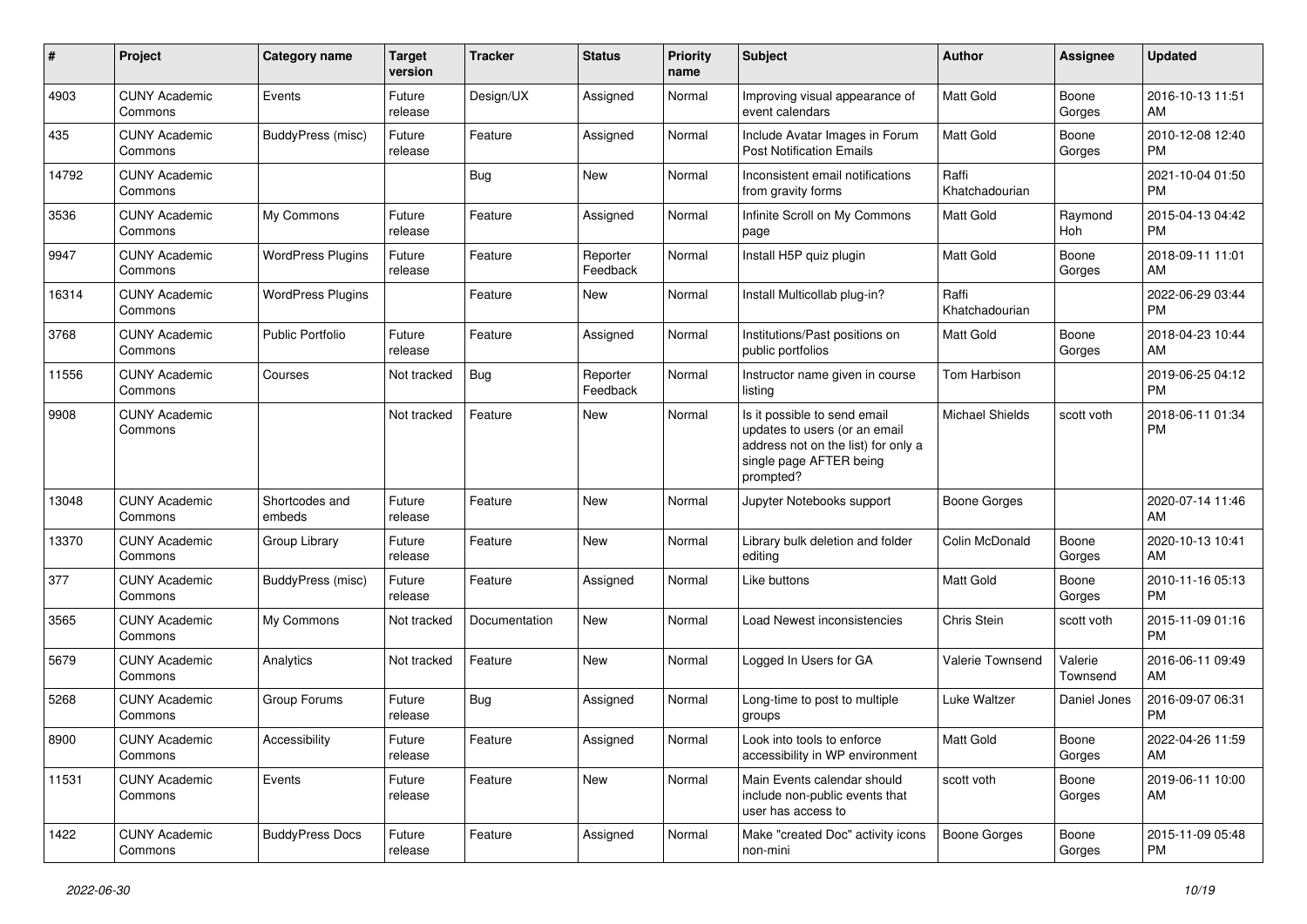| #     | Project                         | <b>Category name</b>           | <b>Target</b><br>version | <b>Tracker</b> | <b>Status</b>        | <b>Priority</b><br>name | <b>Subject</b>                                                    | <b>Author</b>    | <b>Assignee</b>   | <b>Updated</b>                |
|-------|---------------------------------|--------------------------------|--------------------------|----------------|----------------------|-------------------------|-------------------------------------------------------------------|------------------|-------------------|-------------------------------|
| 7115  | <b>CUNY Academic</b><br>Commons | Groups (misc)                  | Future<br>release        | Feature        | Reporter<br>Feedback | Normal                  | make licensing info clear during<br>group creation                | <b>Matt Gold</b> | Raymond<br>Hoh    | 2020-12-08 11:32<br>AM        |
| 14496 | <b>CUNY Academic</b><br>Commons | Domain Mapping                 | Future<br>release        | Bug            | New                  | Normal                  | Mapped domain SSO uses<br>third-party cookies                     | Raymond Hoh      | Raymond<br>Hoh    | 2021-05-24 04:03<br><b>PM</b> |
| 6995  | <b>CUNY Academic</b><br>Commons | Home Page                      | Not tracked              | Bug            | Assigned             | Normal                  | member filter on homepage not<br>working                          | <b>Matt Gold</b> | Raymond<br>Hoh    | 2016-12-11 09:46<br><b>PM</b> |
| 15757 | <b>CUNY Academic</b><br>Commons |                                |                          | Bug            | <b>New</b>           | Normal                  | Members # do not match                                            | Laurie Hurson    |                   | 2022-03-30 04:52<br><b>PM</b> |
| 10794 | <b>CUNY Academic</b><br>Commons | Performance                    | Not tracked              | <b>Bug</b>     | <b>New</b>           | Normal                  | Memcached connection<br>occasionally breaks                       | Boone Gorges     | Boone<br>Gorges   | 2018-12-06 03:30<br><b>PM</b> |
| 585   | <b>CUNY Academic</b><br>Commons | Group Forums                   | Future<br>release        | Feature        | Assigned             | Normal                  | Merge Forum Topics                                                | Sarah Morgano    | Boone<br>Gorges   | 2011-07-06 04:11<br><b>PM</b> |
| 13891 | <b>CUNY Academic</b><br>Commons | Internal Tools and<br>Workflow | 2.1.0                    | Feature        | <b>New</b>           | Normal                  | Migrate automated linting to<br>GitHub Actions                    | Boone Gorges     | Jeremy Felt       | 2022-06-29 11:13<br>AM        |
| 11392 | <b>CUNY Academic</b><br>Commons |                                | Future<br>release        | <b>Bug</b>     | <b>New</b>           | Normal                  | Migrate users away from<br><b>StatPress</b>                       | Boone Gorges     |                   | 2019-04-23 03:53<br><b>PM</b> |
| 10839 | <b>CUNY Academic</b><br>Commons | About page                     | Not tracked              | Support        | <b>New</b>           | Normal                  | <b>Mission Statement Needs</b><br>Revision                        | scott voth       | Matt Gold         | 2018-12-26 10:58<br>AM        |
| 3580  | <b>CUNY Academic</b><br>Commons | Group Blogs                    | Future<br>release        | Feature        | <b>New</b>           | Normal                  | Multiple blogs per group                                          | Boone Gorges     | Boone<br>Gorges   | 2018-02-20 02:02<br><b>PM</b> |
| 8992  | <b>NYCDH Community</b><br>Site  |                                |                          | <b>Bug</b>     | Assigned             | Normal                  | Multiple RBE error reports                                        | <b>Matt Gold</b> | Raymond<br>Hoh    | 2017-12-11 05:43<br><b>PM</b> |
| 3517  | <b>CUNY Academic</b><br>Commons | My Commons                     | Future<br>release        | Feature        | Assigned             | Normal                  | Mute/Unmute My Commons<br>updates                                 | <b>Matt Gold</b> | Raymond<br>Hoh    | 2015-11-09 01:19<br><b>PM</b> |
| 11968 | JustPublics@365<br>MediaCamp    |                                |                          | Feature        | New                  | Normal                  | Nanoscience Retractable Display<br>Unit                           | Donald Cherry    | Bonnie<br>Eissner | 2021-02-19 08:50<br>AM        |
| 3419  | <b>CUNY Academic</b><br>Commons | Group Invitations              | 1.6.14                   | <b>Bug</b>     | Testing<br>Required  | Normal                  | Neatening the display of<br>messages on group requests            | <b>Matt Gold</b> | Boone<br>Gorges   | 2014-09-01 09:29<br><b>PM</b> |
| 11883 | <b>CUNY Academic</b><br>Commons | Help/Codex                     | Not tracked              | Support        | New                  | Normal                  | Need Embedding Help Page<br>Update (Tableau)                      | Anthony Wheeler  | scott voth        | 2019-09-24 08:49<br>AM        |
| 16255 | <b>CUNY Academic</b><br>Commons | WordPress (misc)               |                          | Bug            | New                  | Normal                  | Need to define 'MULTISITE'<br>constant in wp-config.php           | Raymond Hoh      |                   | 2022-06-19 09:31<br>AM        |
| 15169 | <b>CUNY Academic</b><br>Commons |                                | 2.0.3                    | Support        | Reporter<br>Feedback | Normal                  | new Prelude website zipfiles for<br>custom theme and other files. | Marilyn Weber    |                   | 2022-06-29 11:32<br>AM        |
| 4972  | <b>CUNY Academic</b><br>Commons | Analytics                      | Not tracked              | <b>Bug</b>     | New                  | Normal                  | <b>Newsletter Analytics</b>                                       | Stephen Real     | Matt Gold         | 2015-12-09 12:54<br><b>PM</b> |
| 10262 | <b>CUNY Academic</b><br>Commons |                                | Not tracked              | <b>Bug</b>     | Reporter<br>Feedback | Normal                  | Newsletter Plugin: Broken Image<br>at Bottom of All Newsletters   | Mark Webb        | Raymond<br>Hoh    | 2018-08-30 05:17<br><b>PM</b> |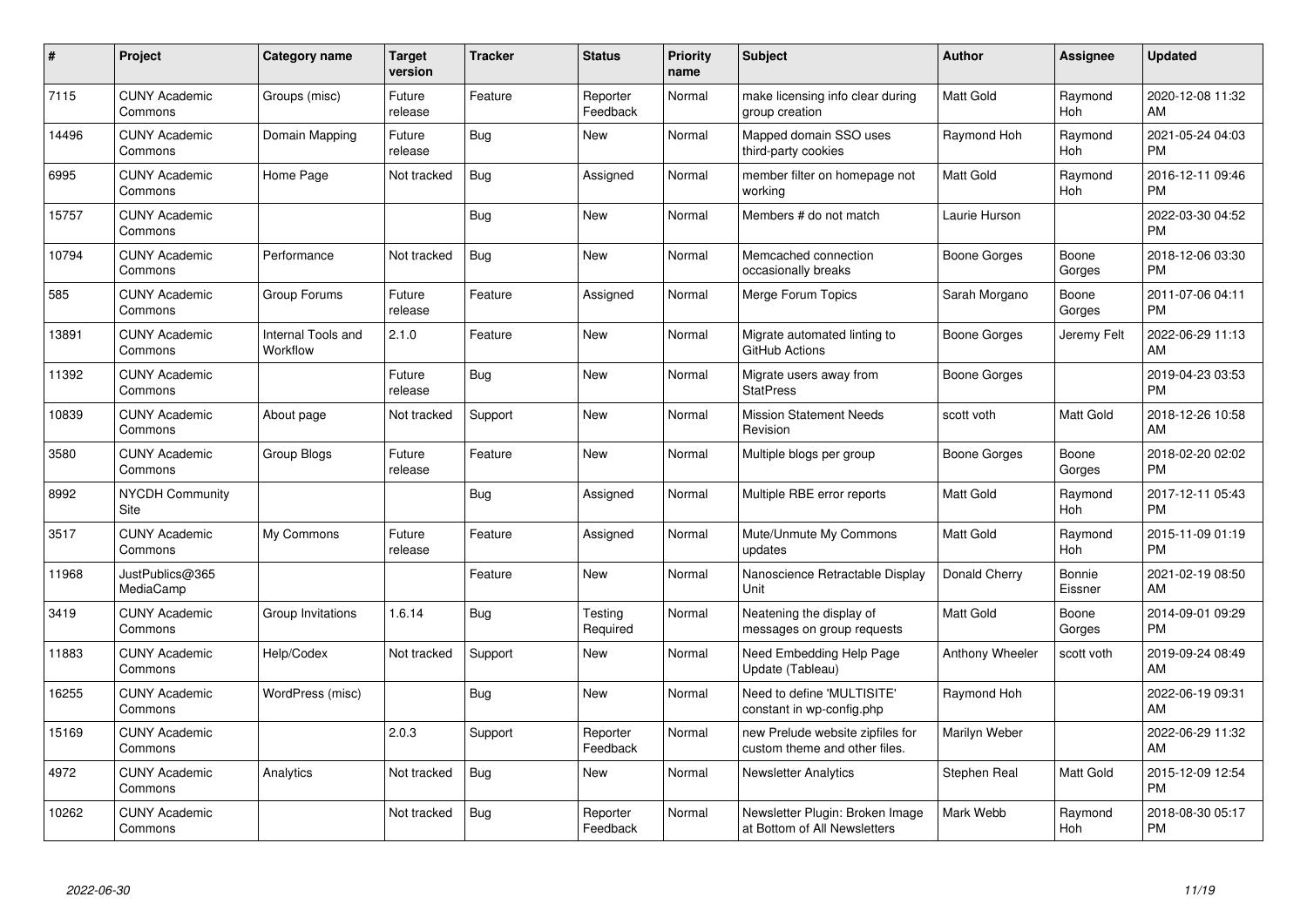| #     | Project                         | <b>Category name</b>           | <b>Target</b><br>version | <b>Tracker</b> | <b>Status</b>        | <b>Priority</b><br>name | <b>Subject</b>                                                      | <b>Author</b>       | <b>Assignee</b>     | <b>Updated</b>                |
|-------|---------------------------------|--------------------------------|--------------------------|----------------|----------------------|-------------------------|---------------------------------------------------------------------|---------------------|---------------------|-------------------------------|
| 12436 | <b>CUNY Academic</b><br>Commons |                                | Not tracked              | Bug            | Assigned             | Normal                  | Nightly system downtime                                             | <b>Boone Gorges</b> |                     | 2020-08-01 09:30<br>AM        |
| 15045 | <b>CUNY Academic</b><br>Commons |                                |                          | Support        | <b>New</b>           | Normal                  | no result for KCeL in the search<br>box on the commons              | Marilyn Weber       |                     | 2021-12-10 11:29<br>AM        |
| 12004 | <b>CUNY Academic</b><br>Commons |                                | Not tracked              | Support        | Reporter<br>Feedback | Normal                  | Notifications for spam blog<br>comments                             | Gina Cherry         | Raymond<br>Hoh      | 2019-11-01 12:05<br><b>PM</b> |
| 5317  | <b>CUNY Academic</b><br>Commons | Group Blogs                    | Not tracked              | Bug            | Reporter<br>Feedback | Normal                  | Notifications of New Post Didn't<br>Come                            | Luke Waltzer        | Samantha<br>Raddatz | 2016-03-21 10:41<br><b>PM</b> |
| 14475 | <b>CUNY Academic</b><br>Commons |                                | Not tracked              | Publicity      | <b>New</b>           | Normal                  | <b>OER Showcase Page</b>                                            | Laurie Hurson       | Laurie Hurson       | 2021-09-14 10:46<br>AM        |
| 5225  | <b>CUNY Academic</b><br>Commons | Registration                   | Future<br>release        | Feature        | Assigned             | Normal                  | On-boarding Issues                                                  | Luke Waltzer        | Samantha<br>Raddatz | 2016-02-12 02:58<br><b>PM</b> |
| 10354 | <b>CUNY Academic</b><br>Commons | <b>Public Portfolio</b>        | Future<br>release        | Feature        | New                  | Normal                  | Opt out of Having a Profile Page                                    | scott voth          | Chris Stein         | 2020-05-12 10:43<br>AM        |
| 3002  | <b>CUNY Academic</b><br>Commons | Search                         | Future<br>release        | Feature        | Assigned             | Normal                  | Overhaul CAC search by using<br>external search appliance           | <b>Boone Gorges</b> | Boone<br>Gorges     | 2020-07-15 03:05<br><b>PM</b> |
| 8976  | <b>CUNY Academic</b><br>Commons | Reply By Email                 | Not tracked              | Feature        | Assigned             | Normal                  | Package RBE new topics posting?                                     | Matt Gold           | Raymond<br>Hoh      | 2017-12-04 02:34<br><b>PM</b> |
| 14074 | <b>CUNY Academic</b><br>Commons | WordPress (misc)               | Not tracked              | Support        | Reporter<br>Feedback | Normal                  | page password protection problem                                    | Marilyn Weber       |                     | 2021-03-02 11:03<br>AM        |
| 8607  | <b>CUNY Academic</b><br>Commons |                                | Not tracked              | Support        | New                  | Normal                  | Paypal?                                                             | Marilyn Weber       | Matt Gold           | 2018-05-15 01:37<br><b>PM</b> |
| 15194 | <b>CUNY Academic</b><br>Commons | Internal Tools and<br>Workflow | 2.1.0                    | Feature        | New                  | Normal                  | PHPCS sniff for un-restored<br>switch_to_blog() calls               | Boone Gorges        | Jeremy Felt         | 2022-05-26 10:45<br>AM        |
| 2612  | <b>CUNY Academic</b><br>Commons |                                | Not tracked              | Publicity      | Assigned             | Normal                  | Pinterest site for the Commons                                      | local admin         | Sarah<br>Morgano    | 2016-03-04 11:19<br>AM        |
| 11788 | <b>CUNY Academic</b><br>Commons | <b>WordPress Plugins</b>       | Future<br>release        | Support        | Reporter<br>Feedback | Normal                  | Plugin Request - Browse Aloud                                       | scott voth          |                     | 2019-09-24 08:42<br>AM        |
| 14629 | <b>CUNY Academic</b><br>Commons |                                | Not tracked              | Bug            | Reporter<br>Feedback | Normal                  | Possible Post Order Bug?                                            | Syelle Graves       |                     | 2021-09-14 10:47<br>AM        |
| 3524  | <b>CUNY Academic</b><br>Commons | Documentation                  | Not tracked              | Documentation  | Assigned             | Normal                  | Post describing all you can do<br>when starting up a new blog/group | <b>Matt Gold</b>    | scott voth          | 2014-10-04 12:56<br><b>PM</b> |
| 11771 | <b>CUNY Academic</b><br>Commons |                                | Not tracked              | Support        | Reporter<br>Feedback | Normal                  | post displays in sections                                           | Marilyn Weber       |                     | 2019-08-20 10:34<br>AM        |
| 3510  | <b>CUNY Academic</b><br>Commons | Publicity                      | 1.7                      | Publicity      | Assigned             | Normal                  | Post on the News Blog re: 'My<br>Commons'                           | Micki Kaufman       | Sarah<br>Morgano    | 2014-10-15 11:18<br>AM        |
| 10659 | <b>CUNY Academic</b><br>Commons | Group Forums                   | Future<br>release        | Feature        | Assigned             | Normal                  | Post to multiple groups via email                                   | <b>Matt Gold</b>    | Raymond<br>Hoh      | 2018-11-15 12:54<br>AM        |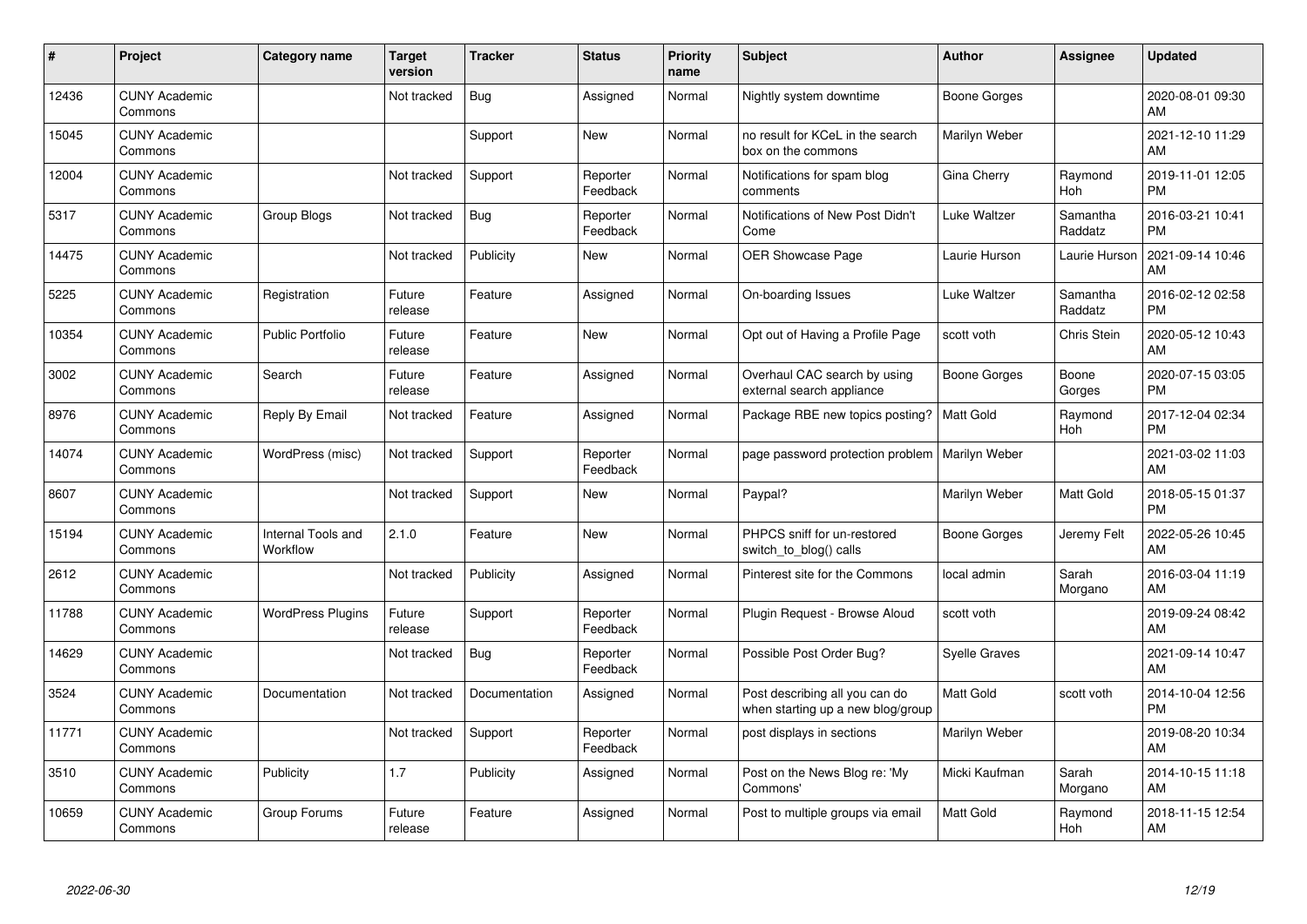| $\#$  | Project                         | <b>Category name</b>        | <b>Target</b><br>version | <b>Tracker</b> | <b>Status</b>        | Priority<br>name | <b>Subject</b>                                                  | <b>Author</b>    | <b>Assignee</b>     | <b>Updated</b>                |
|-------|---------------------------------|-----------------------------|--------------------------|----------------|----------------------|------------------|-----------------------------------------------------------------|------------------|---------------------|-------------------------------|
| 3506  | <b>CUNY Academic</b><br>Commons | Publicity                   | 1.7                      | Publicity      | <b>New</b>           | Normal           | Prepare 1.7 email messaging                                     | Micki Kaufman    | Micki<br>Kaufman    | 2014-10-01 12:36<br><b>PM</b> |
| 4986  | <b>CUNY Academic</b><br>Commons | ZenDesk                     | Not tracked              | Support        | Assigned             | Normal           | Prepare documentation for<br>Zendesk re web widget              | <b>Matt Gold</b> | Samantha<br>Raddatz | 2016-02-25 03:09<br><b>PM</b> |
| 3090  | <b>CUNY Academic</b><br>Commons | Twitter page                | Future<br>release        | Feature        | Assigned             | Normal           | Prevent Retweets from showing<br>up on Commons twitter page     | <b>Matt Gold</b> | <b>Tahir Butt</b>   | 2016-10-24 11:31<br>AM        |
| 14900 | <b>CUNY Academic</b><br>Commons |                             | Not tracked              | Support        | Reporter<br>Feedback | Normal           | previous theme?                                                 | Marilyn Weber    |                     | 2021-10-25 10:31<br>AM        |
| 10580 | <b>CUNY Academic</b><br>Commons | Information<br>Architecture | Future<br>release        | Design/UX      | <b>New</b>           | Normal           | Primary nav item review                                         | Boone Gorges     | Sara Cannon         | 2022-06-28 01:29<br><b>PM</b> |
| 13286 | <b>CUNY Academic</b><br>Commons |                             | Not tracked              | Support        | <b>New</b>           | Normal           | problem connecting with<br><b>WordPress app</b>                 | Marilyn Weber    | Raymond<br>Hoh      | 2020-09-08 11:16<br>AM        |
| 9060  | <b>CUNY Academic</b><br>Commons | Commons In A Box            | Not tracked              | Bug            | Hold                 | Normal           | Problems with CBox image library<br>/ upload                    | Lisa Rhody       | Raymond<br>Hoh      | 2018-01-10 03:26<br><b>PM</b> |
| 4622  | <b>CUNY Academic</b><br>Commons | <b>Public Portfolio</b>     | Future<br>release        | Design/UX      | <b>New</b>           | Normal           | <b>Profile Visibility Settings</b>                              | Samantha Raddatz | Samantha<br>Raddatz | 2015-09-21 12:18<br><b>PM</b> |
| 5316  | <b>CUNY Academic</b><br>Commons | User Experience             | Future<br>release        | Feature        | Assigned             | Normal           | Prompt user email address<br>updates                            | Matt Gold        | Stephen Real        | 2016-12-21 03:30<br><b>PM</b> |
| 14842 | <b>CUNY Academic</b><br>Commons |                             | Not tracked              | Support        | Reporter<br>Feedback | Normal           | Question about widgets and block<br>editor                      | Gina Cherry      |                     | 2021-10-06 03:01<br><b>PM</b> |
| 8991  | <b>CUNY Academic</b><br>Commons | Reply By Email              | Not tracked              | Bug            | Hold                 | Normal           | RBE duplicate email message<br>issue                            | Matt Gold        | Raymond<br>Hoh      | 2018-02-18 08:53<br><b>PM</b> |
| 658   | <b>CUNY Academic</b><br>Commons | <b>WordPress Plugins</b>    | Future<br>release        | Feature        | Assigned             | Normal           | Rebulid Sitewide Tag Suggestion                                 | <b>Matt Gold</b> | Boone<br>Gorges     | 2015-01-05 08:47<br><b>PM</b> |
| 653   | <b>CUNY Academic</b><br>Commons | Group Blogs                 | Future<br>release        | Feature        | Assigned             | Normal           | Redesign Integration of Groups<br>and Blogs                     | Matt Gold        | Samantha<br>Raddatz | 2015-11-09 05:40<br><b>PM</b> |
| 8836  | <b>CUNY Academic</b><br>Commons | <b>Blogs (BuddyPress)</b>   | Future<br>release        | Feature        | Assigned             | Normal           | Redesign site launch process                                    | Matt Gold        | Boone<br>Gorges     | 2019-10-03 02:49<br><b>PM</b> |
| 2881  | <b>CUNY Academic</b><br>Commons | <b>Public Portfolio</b>     | Future<br>release        | Feature        | Assigned             | Normal           | Redesign the UX for Profiles                                    | Chris Stein      | <b>Chris Stein</b>  | 2016-10-13 12:45<br><b>PM</b> |
| 1888  | <b>CUNY Academic</b><br>Commons | Home Page                   | Future<br>release        | Feature        | Assigned             | Normal           | Refactor BP MPO Activity Filter to<br>support proper pagination | Sarah Morgano    | Boone<br>Gorges     | 2014-05-01 07:11<br><b>PM</b> |
| 15883 | <b>CUNY Academic</b><br>Commons |                             | 2.1.0                    | Feature        | New                  | Normal           | Release BPGES update                                            | Boone Gorges     | Boone<br>Gorges     | 2022-05-26 10:39<br>AM        |
| 3369  | <b>CUNY Academic</b><br>Commons | Reply By Email              | Not tracked              | Outreach       | Hold                 | Normal           | Release reply by email to WP<br>plugin directory                | <b>Matt Gold</b> | Raymond<br>Hoh      | 2016-03-01 12:46<br><b>PM</b> |
| 10380 | CUNY Academic<br>Commons        | WordPress (misc)            | Future<br>release        | Feature        | In Progress          | Normal           | Remove blacklisted plugins                                      | Boone Gorges     |                     | 2022-04-26 12:00<br><b>PM</b> |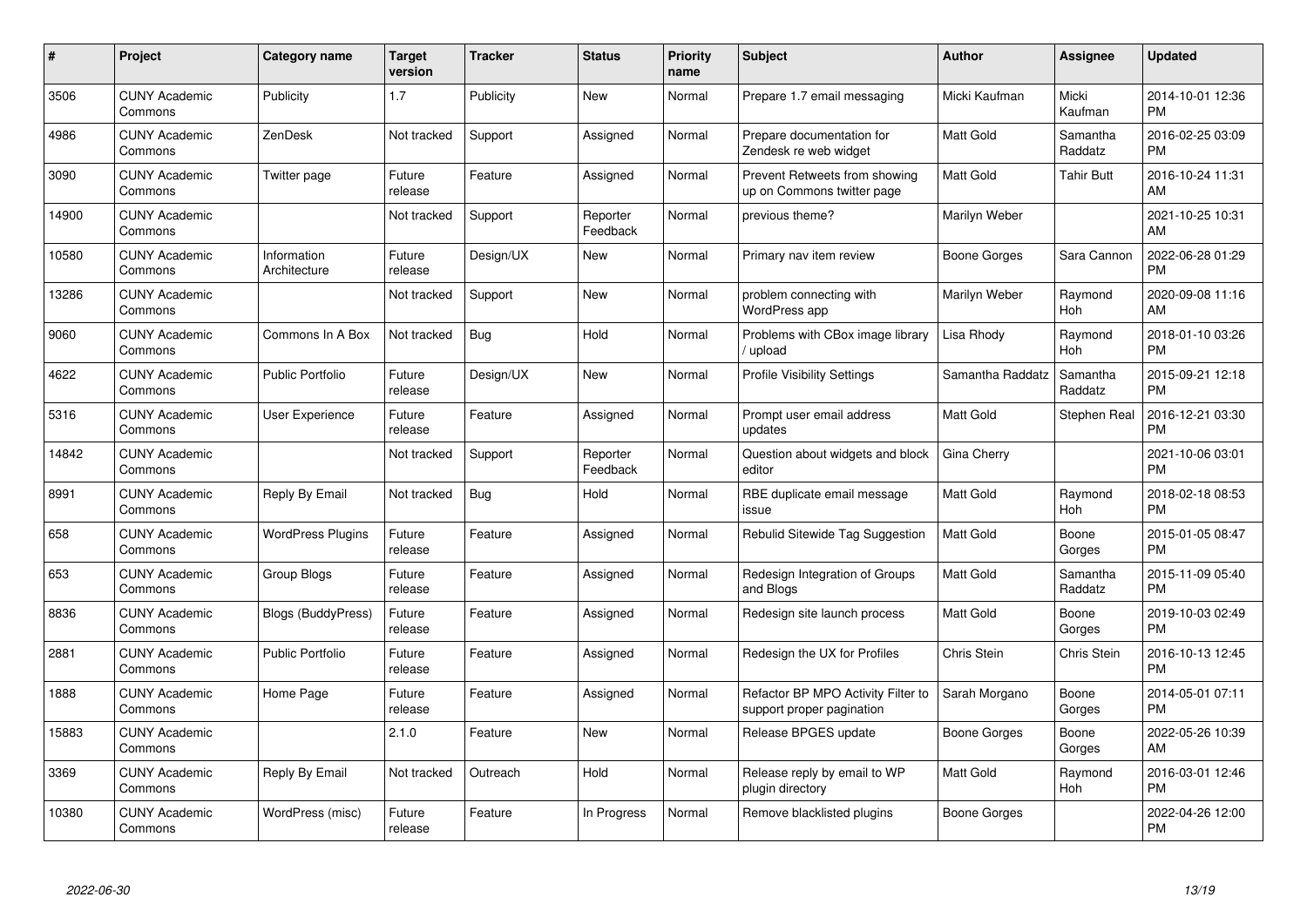| #     | Project                         | <b>Category name</b>       | <b>Target</b><br>version | <b>Tracker</b> | <b>Status</b>        | <b>Priority</b><br>name | <b>Subject</b>                                                             | <b>Author</b>           | <b>Assignee</b>     | <b>Updated</b>                |
|-------|---------------------------------|----------------------------|--------------------------|----------------|----------------------|-------------------------|----------------------------------------------------------------------------|-------------------------|---------------------|-------------------------------|
| 16110 | <b>CUNY Academic</b><br>Commons |                            |                          | Support        | Reporter<br>Feedback | Normal                  | remove Creative Commons<br>license from pages?                             | Marilyn Weber           | Raymond<br>Hoh      | 2022-05-17 06:11<br><b>PM</b> |
| 5826  | <b>CUNY Academic</b><br>Commons | <b>WordPress Plugins</b>   | Future<br>release        | Support        | Reporter<br>Feedback | Normal                  | <b>Remove Subscription Options</b><br>plugin from directory                | Sarah Morgano           | Sarah<br>Morgano    | 2016-10-21 04:14<br><b>PM</b> |
| 16199 | <b>CUNY Academic</b><br>Commons | <b>Directories</b>         | 2.0.3                    | <b>Bug</b>     | New                  | Normal                  | Removed "Semester" Filter from<br><b>Courses Directory</b>                 | Laurie Hurson           | Boone<br>Gorges     | 2022-06-29 11:32<br>AM        |
| 4388  | <b>CUNY Academic</b><br>Commons | WordPress (misc)           | Future<br>release        | Bug            | Assigned             | Normal                  | Repeated request for<br>authentication.                                    | Alice.Lynn<br>McMichael | Raymond<br>Hoh      | 2015-08-11 07:35<br><b>PM</b> |
| 1105  | <b>CUNY Academic</b><br>Commons | WordPress (misc)           | Future<br>release        | Feature        | Assigned             | Normal                  | Rephrase Blog Privacy Options                                              | Matt Gold               | Samantha<br>Raddatz | 2015-11-09 06:19<br><b>PM</b> |
| 11496 | <b>CUNY Academic</b><br>Commons | <b>Public Portfolio</b>    | 1.15.2                   | Support        | New                  | Normal                  | Replace Twitter Icon on Member<br>Portfolio page                           | scott voth              | Boone<br>Gorges     | 2019-06-06 01:03<br><b>PM</b> |
| 3577  | <b>CUNY Academic</b><br>Commons | My Commons                 | Future<br>release        | Design/UX      | Assigned             | Normal                  | Replies to items in My Commons                                             | <b>Matt Gold</b>        | Raymond<br>Hoh      | 2015-04-09 05:19<br><b>PM</b> |
| 5282  | <b>CUNY Academic</b><br>Commons | Social Paper               | Future<br>release        | Bug            | New                  | Normal                  | Replying via email directs to paper<br>but not individual comment.         | Marilyn Weber           | Raymond<br>Hoh      | 2016-03-02 01:48<br><b>PM</b> |
| 8902  | <b>CUNY Academic</b><br>Commons | Design                     | Not tracked              | Feature        | Assigned             | Normal                  | Report back on research on<br><b>BuddyPress themes</b>                     | Matt Gold               | Michael Smith       | 2017-11-10 12:31<br><b>PM</b> |
| 9979  | <b>CUNY Academic</b><br>Commons | <b>Email Notifications</b> | Not tracked              | <b>Bug</b>     | Reporter<br>Feedback | Normal                  | Reports of slow email activation<br>emails                                 | <b>Matt Gold</b>        | Boone<br>Gorges     | 2018-08-29 09:40<br><b>PM</b> |
| 16319 | <b>CUNY Academic</b><br>Commons | <b>WordPress Plugins</b>   | 2.0.3                    | Bug            | New                  | Normal                  | Request for Events Calendar Pro<br>5.14.2 update                           | Raymond Hoh             | Raymond<br>Hoh      | 2022-06-29 03:24<br><b>PM</b> |
| 9420  | <b>CUNY Academic</b><br>Commons | cuny.is                    | Not tracked              | Feature        | New                  | Normal                  | Request for http://cuny.is/streams                                         | Raffi<br>Khatchadourian | Marilyn<br>Weber    | 2018-04-02 10:08<br>AM        |
| 4070  | <b>CUNY Academic</b><br>Commons | Analytics                  | Not tracked              | Support        | Assigned             | Normal                  | Request for JITP site analytics                                            | Matt Gold               | Seth Persons        | 2016-02-23 03:09<br><b>PM</b> |
| 16099 | <b>CUNY Academic</b><br>Commons |                            |                          | Support        | Reporter<br>Feedback | Normal                  | request for Newsletter Glue                                                | Marilyn Weber           |                     | 2022-05-13 12:14<br><b>PM</b> |
| 3475  | <b>CUNY Academic</b><br>Commons | Events                     | Future<br>release        | Feature        | Assigned             | Normal                  | Request to add plugin to<br>streamline room<br>booking/appointment booking | Naomi Barrettara        | Boone<br>Gorges     | 2014-12-01 05:14<br><b>PM</b> |
| 15604 | <b>CUNY Academic</b><br>Commons | <b>Email Notifications</b> | Future<br>release        | Feature        | Assigned             | Normal                  | Restructure Commons Group<br><b>Digest Email Messages</b>                  | <b>Matt Gold</b>        | Boone<br>Gorges     | 2022-05-26 10:45<br>AM        |
| 3759  | <b>CUNY Academic</b><br>Commons | WordPress (misc)           | Future<br>release        | Feature        | Assigned             | Normal                  | Review Interface for Adding Users<br>to Blogs                              | Matt Gold               | Boone<br>Gorges     | 2015-03-24 05:52<br><b>PM</b> |
| 16245 | <b>CUNY Academic</b><br>Commons | WordPress (misc)           |                          | Bug            | Reporter<br>Feedback | Normal                  | Save Button missing on<br>WordPress Profile page                           | scott voth              | Raymond<br>Hoh      | 2022-06-16 03:09<br><b>PM</b> |
| 12247 | <b>CUNY Academic</b><br>Commons | Publicity                  | Not tracked              | Support        | <b>New</b>           | Normal                  | <b>Screenshot of First Commons</b><br>Homepage                             | scott voth              | scott voth          | 2020-01-14 12:08<br><b>PM</b> |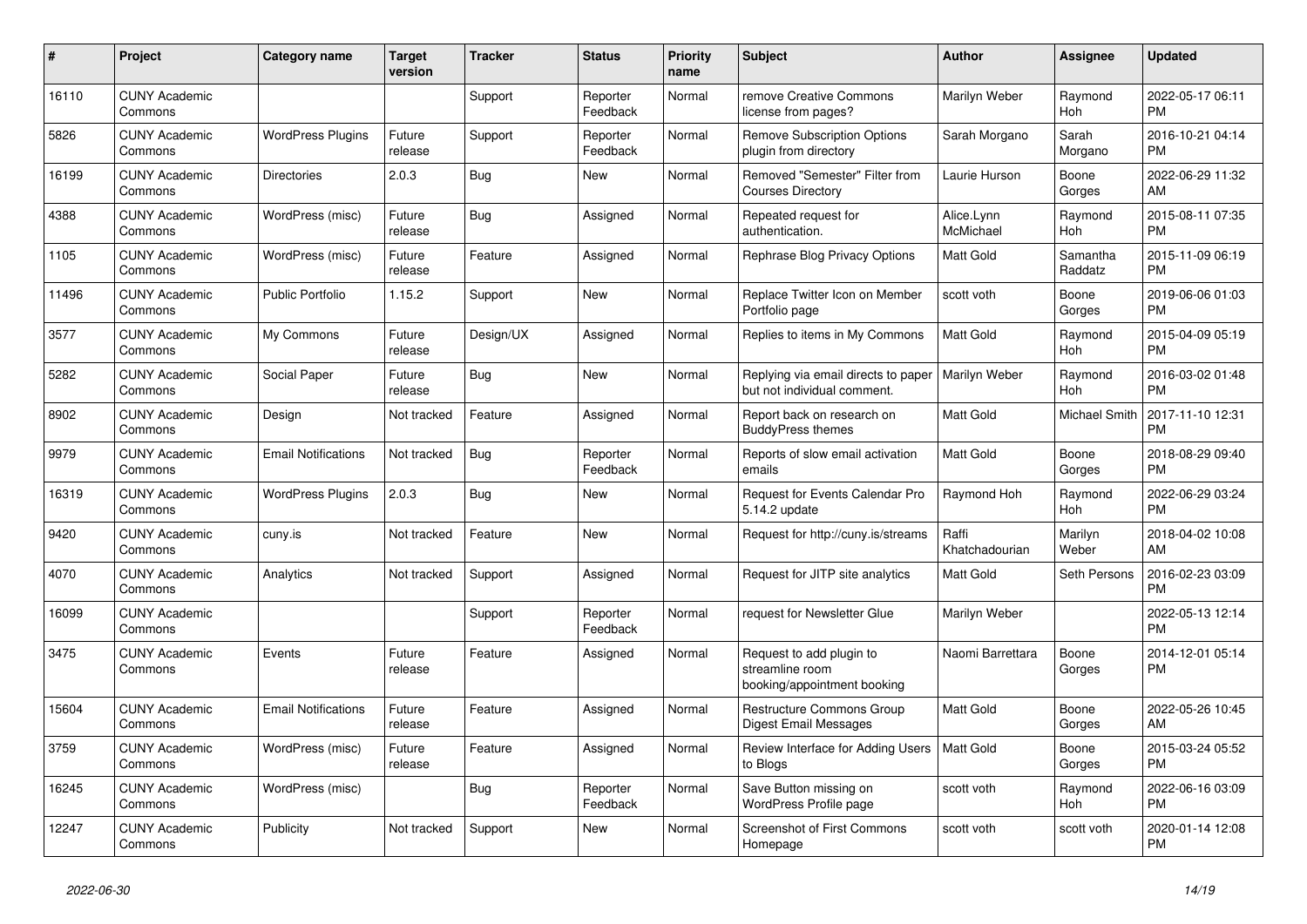| #     | Project                         | Category name           | <b>Target</b><br>version | <b>Tracker</b> | <b>Status</b>        | <b>Priority</b><br>name | <b>Subject</b>                                                                                | <b>Author</b>           | <b>Assignee</b>     | <b>Updated</b>                |
|-------|---------------------------------|-------------------------|--------------------------|----------------|----------------------|-------------------------|-----------------------------------------------------------------------------------------------|-------------------------|---------------------|-------------------------------|
| 1508  | <b>CUNY Academic</b><br>Commons | WordPress (misc)        | Future<br>release        | Feature        | Assigned             | Normal                  | Share login cookies across<br>mapped domains                                                  | Boone Gorges            | Boone<br>Gorges     | 2012-07-02 12:12<br><b>PM</b> |
| 11077 | <b>CUNY Academic</b><br>Commons | Events                  | Not tracked              | Feature        | Reporter<br>Feedback | Normal                  | Show event category description<br>in event list view                                         | Raffi<br>Khatchadourian |                     | 2019-02-12 10:38<br><b>PM</b> |
| 12484 | <b>CUNY Academic</b><br>Commons |                         | Not tracked              | Support        | Reporter<br>Feedback | Normal                  | Sign up Code for COIL Course<br>starting in March                                             | Laurie Hurson           | Matt Gold           | 2020-03-02 02:26<br><b>PM</b> |
| 12328 | <b>CUNY Academic</b><br>Commons |                         | Not tracked              | Support        | <b>New</b>           | Normal                  | Sign up Code for Non-CUNY<br>Faculty                                                          | Laurie Hurson           |                     | 2020-01-28 10:25<br>AM        |
| 4661  | <b>CUNY Academic</b><br>Commons | User Experience         | Future<br>release        | Bug            | Assigned             | Normal                  | <b>Simplify Events text</b>                                                                   | <b>Matt Gold</b>        | Samantha<br>Raddatz | 2015-10-02 09:06<br><b>PM</b> |
| 12438 | <b>CUNY Academic</b><br>Commons | Courses                 | Not tracked              | Bug            | <b>New</b>           | Normal                  | Site appearing twice                                                                          | Laurie Hurson           | Boone<br>Gorges     | 2020-02-18 01:34<br><b>PM</b> |
| 12360 | <b>CUNY Academic</b><br>Commons | <b>WordPress Themes</b> | Not tracked              | Bug            | Reporter<br>Feedback | Normal                  | site just says "DANTE We are<br>currently in maintenance mode,<br>please check back shortly." | Marilyn Weber           |                     | 2020-02-04 12:13<br><b>PM</b> |
| 15767 | <b>CUNY Academic</b><br>Commons | WordPress (misc)        |                          | Support        | <b>New</b>           | Normal                  | Site loading slowly                                                                           | scott voth              | Boone<br>Gorges     | 2022-04-04 08:56<br><b>PM</b> |
| 7022  | <b>CUNY Academic</b><br>Commons | Announcements           | Future<br>release        | Bug            | <b>New</b>           | Normal                  | Sitewide announcements should<br>be displayed on, and dismissable<br>from, mapped domains     | Boone Gorges            | Boone<br>Gorges     | 2018-03-22 10:18<br>AM        |
| 15816 | <b>CUNY Academic</b><br>Commons |                         | Not tracked              | Support        | <b>New</b>           | Normal                  | slow loading at SPS                                                                           | Marilyn Weber           |                     | 2022-04-05 01:26<br><b>PM</b> |
| 15242 | <b>CUNY Academic</b><br>Commons | Performance             | Not tracked              | Bug            | Reporter<br>Feedback | Normal                  | Slugist site                                                                                  | Raffi<br>Khatchadourian | Boone<br>Gorges     | 2022-02-07 11:14<br>AM        |
| 3511  | <b>CUNY Academic</b><br>Commons | Publicity               | 1.7                      | Publicity      | Assigned             | Normal                  | Social media for 1.7                                                                          | Micki Kaufman           | Sarah<br>Morgano    | 2014-10-14 03:32<br><b>PM</b> |
| 7981  | <b>CUNY Academic</b><br>Commons | Social Paper            | Future<br>release        | <b>Bug</b>     | <b>New</b>           | Normal                  | Social Paper comments should<br>not go to spam                                                | Luke Waltzer            | Boone<br>Gorges     | 2018-04-16 03:52<br><b>PM</b> |
| 5205  | <b>CUNY Academic</b><br>Commons | Social Paper            | Future<br>release        | Feature        | <b>New</b>           | Normal                  | Social Paper folders                                                                          | Marilyn Weber           |                     | 2016-02-11 10:24<br><b>PM</b> |
| 7663  | <b>CUNY Academic</b><br>Commons | Social Paper            | Future<br>release        | Bug            | New                  | Normal                  | Social Paper notifications not<br>formatted correctly on secondary<br>sites                   | Boone Gorges            | Boone<br>Gorges     | 2018-04-16 03:52<br><b>PM</b> |
| 1744  | <b>CUNY Academic</b><br>Commons | <b>BuddyPress Docs</b>  | Future<br>release        | Feature        | Assigned             | Normal                  | Spreadsheet-style Docs                                                                        | <b>Boone Gorges</b>     | Boone<br>Gorges     | 2015-11-09 06:13<br><b>PM</b> |
| 14908 | <b>CUNY Academic</b><br>Commons | Performance             |                          | <b>Bug</b>     | <b>New</b>           | Normal                  | Stale object cache on cdev                                                                    | Raymond Hoh             | Boone<br>Gorges     | 2021-12-07 09:45<br>AM        |
| 860   | <b>CUNY Academic</b><br>Commons | Design                  | Future<br>release        | Design/UX      | Assigned             | Normal                  | <b>Standardize Button Treatment</b><br>Across the Commons                                     | Chris Stein             | Chris Stein         | 2014-05-01 09:45<br>AM        |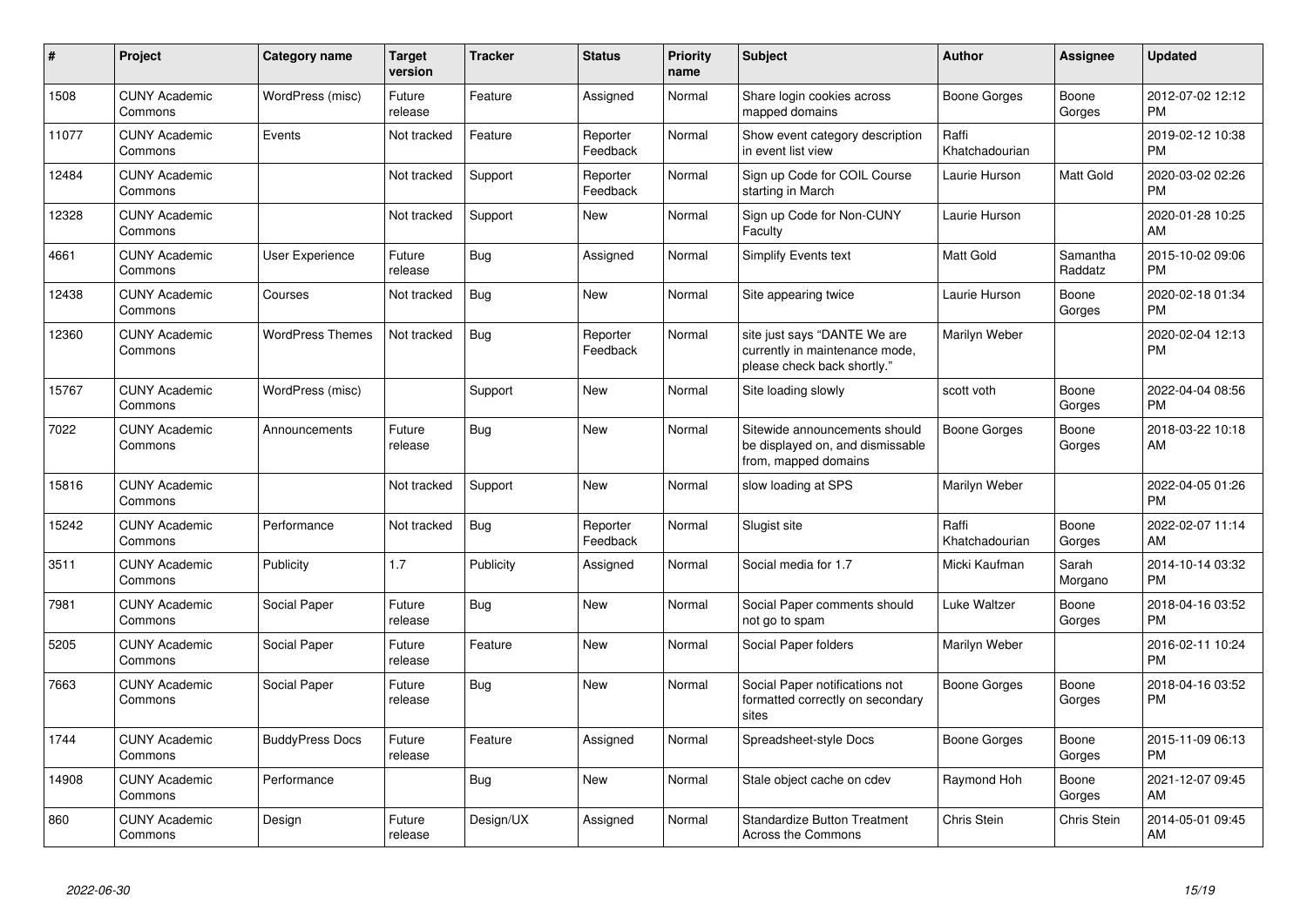| #     | Project                         | Category name            | <b>Target</b><br>version | <b>Tracker</b> | <b>Status</b>        | <b>Priority</b><br>name | <b>Subject</b>                                                                                               | <b>Author</b>        | <b>Assignee</b>     | <b>Updated</b>                |
|-------|---------------------------------|--------------------------|--------------------------|----------------|----------------------|-------------------------|--------------------------------------------------------------------------------------------------------------|----------------------|---------------------|-------------------------------|
| 2175  | <b>CUNY Academic</b><br>Commons | WordPress (misc)         | Not tracked              | Support        | Assigned             | Normal                  | Subscibe 2 vs. Jetpack<br>subscription options                                                               | local admin          | Matt Gold           | 2016-01-26 04:58<br><b>PM</b> |
| 11024 | <b>CUNY Academic</b><br>Commons | WordPress (misc)         | Future<br>release        | Bug            | <b>New</b>           | Normal                  | Subsites should not show "you<br>should update your .htaccess<br>now" notice after permalink setting<br>save | Boone Gorges         |                     | 2019-01-28 01:35<br><b>PM</b> |
| 9028  | <b>CUNY Academic</b><br>Commons | Onboarding               | Future<br>release        | Feature        | Assigned             | Normal                  | suggest groups to new members<br>during the registration process                                             | <b>Matt Gold</b>     | Chris Stein         | 2018-10-24 12:34<br><b>PM</b> |
| 5298  | <b>CUNY Academic</b><br>Commons |                          | Not tracked              | Publicity      | <b>New</b>           | Normal                  | Survey Pop-Up Text                                                                                           | Samantha Raddatz     | Samantha<br>Raddatz | 2016-03-22 12:27<br><b>PM</b> |
| 16177 | <b>CUNY Academic</b><br>Commons | Reply By Email           |                          | <b>Bug</b>     | <b>New</b>           | Normal                  | Switch to Inbound mode for RBE                                                                               | Raymond Hoh          | Raymond<br>Hoh      | 2022-05-30 04:32<br><b>PM</b> |
| 9515  | <b>CUNY Academic</b><br>Commons | <b>WordPress Plugins</b> | Not tracked              | <b>Bug</b>     | Reporter<br>Feedback | Normal                  | Text to Speech plugin - "More<br>Slowly" checkbox not working                                                | scott voth           | Boone<br>Gorges     | 2018-06-13 02:26<br><b>PM</b> |
| 9720  | <b>CUNY Academic</b><br>Commons | Authentication           | Future<br>release        | Feature        | <b>New</b>           | Normal                  | The Commons should be an<br>oAuth provider                                                                   | <b>Boone Gorges</b>  |                     | 2019-03-01 02:04<br><b>PM</b> |
| 8901  | <b>CUNY Academic</b><br>Commons | Accessibility            | Future<br>release        | Feature        | Assigned             | Normal                  | Theme analysis for accessibility                                                                             | <b>Matt Gold</b>     | Boone<br>Gorges     | 2022-04-26 11:59<br>AM        |
| 7828  | <b>CUNY Academic</b><br>Commons |                          | Not tracked              | Feature        | Assigned             | Normal                  | Theme Assessment 2017                                                                                        | Margaret Galvan      | Margaret<br>Galvan  | 2017-05-02 10:41<br><b>PM</b> |
| 8211  | <b>CUNY Academic</b><br>Commons | <b>WordPress Themes</b>  | Future<br>release        | Feature        | <b>New</b>           | Normal                  | Theme Suggestions: Material<br>Design-Inspired Themes                                                        | Margaret Galvan      | Margaret<br>Galvan  | 2017-08-07 02:48<br><b>PM</b> |
| 12446 | <b>CUNY Academic</b><br>Commons | Groups (misc)            | Future<br>release        | Feature        | Reporter<br>Feedback | Normal                  | Toggle default site to group forum<br>posting                                                                | Laurie Hurson        | Laurie Hurson       | 2020-03-10 11:57<br>AM        |
| 11843 | <b>CUNY Academic</b><br>Commons | WordPress (misc)         | Future<br>release        | Design/UX      | <b>New</b>           | Normal                  | Tweaking the Gutenberg Editor<br>Interface                                                                   | Laurie Hurson        |                     | 2022-04-26 12:00<br><b>PM</b> |
| 14911 | <b>CUNY Academic</b><br>Commons | <b>WordPress Themes</b>  | Not tracked              | Support        | <b>New</b>           | Normal                  | Twentytwentyone theme                                                                                        | Marilyn Weber        |                     | 2021-10-28 10:37<br>AM        |
| 11545 | <b>CUNY Academic</b><br>Commons | <b>WordPress Plugins</b> | Not tracked              | Support        | <b>New</b>           | Normal                  | Twitter searches in WordPress                                                                                | Gina Cherry          | Matt Gold           | 2019-09-23 01:03<br><b>PM</b> |
| 9926  | <b>CUNY Academic</b><br>Commons | <b>WordPress Plugins</b> | Future<br>release        | Bug            | New                  | Normal                  | twitter-mentions-as-comments<br>cron jobs can run long                                                       | Boone Gorges         | Boone<br>Gorges     | 2018-10-24 12:34<br><b>PM</b> |
| 16318 | <b>CUNY Academic</b><br>Commons |                          |                          | Bug            | New                  | Normal                  | Unable to Access block editor or<br>embed YouTube videos in new<br>pages, in one site only                   | <b>Syelle Graves</b> |                     | 2022-06-29 02:24<br><b>PM</b> |
| 2666  | <b>CUNY Academic</b><br>Commons | About page               | Not tracked              | Documentation  | Assigned             | Normal                  | <b>Update About Text</b>                                                                                     | Chris Stein          | Luke Waltzer        | 2016-03-04 11:19<br>AM        |
| 1460  | <b>CUNY Academic</b><br>Commons | Analytics                | Future<br>release        | Feature        | Assigned             | Normal                  | <b>Update System Report</b>                                                                                  | <b>Brian Foote</b>   | Boone<br>Gorges     | 2015-11-09 06:13<br><b>PM</b> |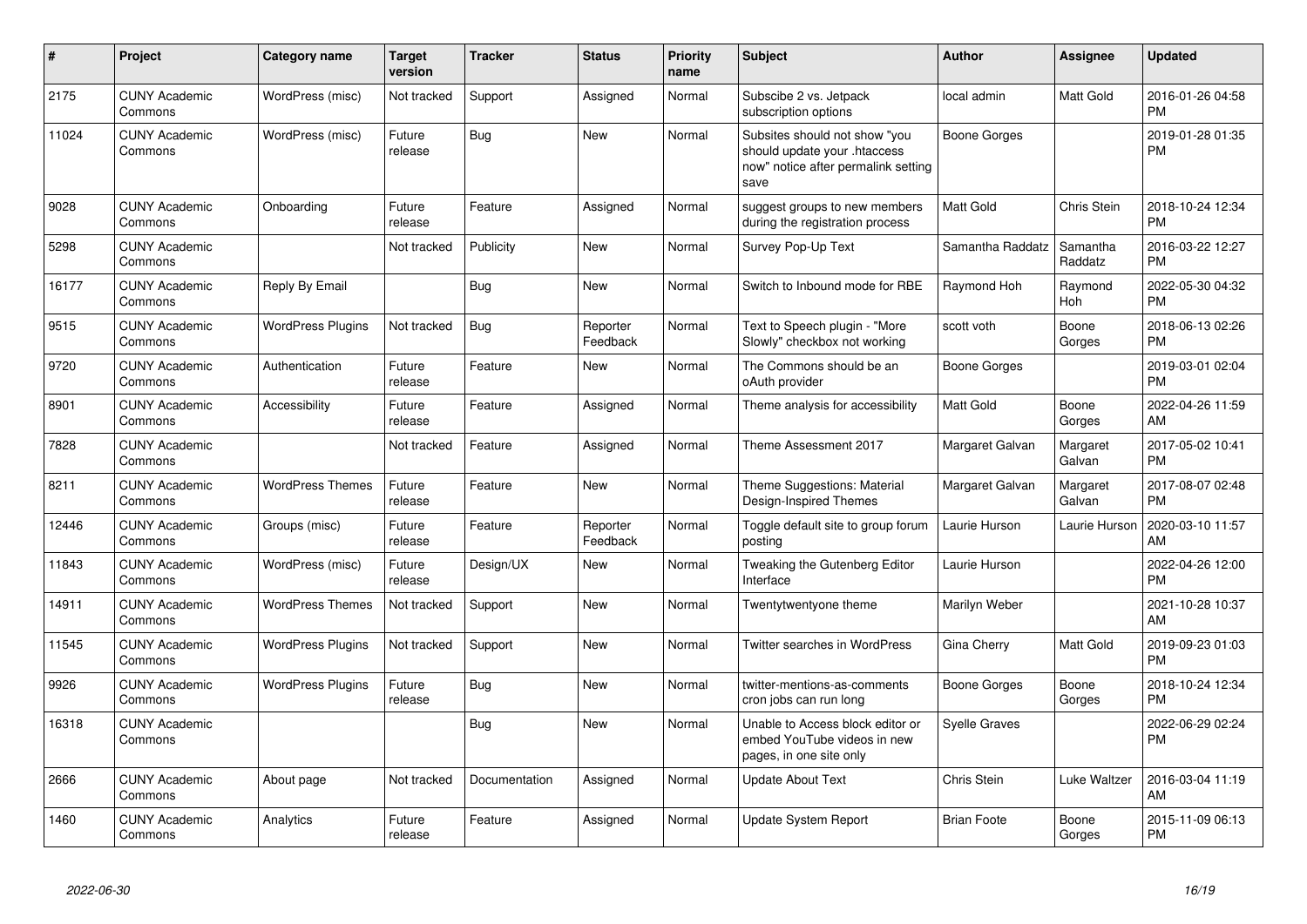| #     | Project                         | <b>Category name</b>      | <b>Target</b><br>version | <b>Tracker</b> | <b>Status</b>        | Priority<br>name | <b>Subject</b>                                                                                  | <b>Author</b>     | Assignee            | <b>Updated</b>                |
|-------|---------------------------------|---------------------------|--------------------------|----------------|----------------------|------------------|-------------------------------------------------------------------------------------------------|-------------------|---------------------|-------------------------------|
| 12392 | <b>CUNY Academic</b><br>Commons | Help/Codex                | Not tracked              | Documentation  | New                  | Normal           | <b>Updates to Common Commons</b><br>Questions on Help Page                                      | scott voth        | Margaret<br>Galvan  | 2020-02-11 10:53<br>AM        |
| 12350 | <b>CUNY Academic</b><br>Commons | <b>Blogs (BuddyPress)</b> | Not tracked              | Support        | Reporter<br>Feedback | Normal           | URL creation problem                                                                            | Marilyn Weber     |                     | 2020-02-03 11:27<br>AM        |
| 4027  | <b>CUNY Academic</b><br>Commons | Commons In A Box          | Not tracked              | Design/UX      | Assigned             | Normal           | Usability review of CBOX update<br>procedures                                                   | Matt Gold         | Samantha<br>Raddatz | 2015-05-11 06:36<br><b>PM</b> |
| 8898  | <b>CUNY Academic</b><br>Commons | Social Paper              | Not tracked              | Feature        | Assigned             | Normal           | Usage data on docs and social<br>paper                                                          | Matt Gold         | Matt Gold           | 2017-11-16 11:32<br>AM        |
| 10368 | <b>CUNY Academic</b><br>Commons |                           | Future<br>release        | Feature        | Assigned             | Normal           | Use ORCID data to populate<br>academic profile page                                             | Stephen Francoeur | Boone<br>Gorges     | 2018-09-25 01:53<br><b>PM</b> |
| 10040 | <b>CUNY Academic</b><br>Commons | WordPress (misc)          | Not tracked              | Bug            | Reporter<br>Feedback | Normal           | User doesn't see full list of themes                                                            | <b>Matt Gold</b>  | Boone<br>Gorges     | 2018-07-25 10:12<br>AM        |
| 14784 | <b>CUNY Academic</b><br>Commons |                           |                          | Support        | Reporter<br>Feedback | Normal           | User report of logo problem when<br>using Customizer theme                                      | Marilyn Weber     |                     | 2021-09-17 10:25<br>AM        |
| 10273 | <b>CUNY Academic</b><br>Commons | Registration              | Not tracked              | Support        | Reporter<br>Feedback | Normal           | users combining CF and campus<br>address                                                        | Marilyn Weber     |                     | 2019-09-18 10:58<br>AM        |
| 14538 | <b>CUNY Academic</b><br>Commons |                           | Not tracked              | Support        | Reporter<br>Feedback | Normal           | <b>Weebly To Commons</b>                                                                        | Laurie Hurson     |                     | 2021-09-14 10:47<br>AM        |
| 9941  | <b>CUNY Academic</b><br>Commons | Wiki                      | Not tracked              | Support        | Assigned             | Normal           | Wiki functionality                                                                              | <b>Matt Gold</b>  | Boone<br>Gorges     | 2018-06-26 10:57<br>AM        |
| 14483 | <b>CUNY Academic</b><br>Commons | WordPress - Media         | Not tracked              | Bug            | Reporter<br>Feedback | Normal           | <b>Wordpress PDF Embed Stopped</b><br>Working after JITP Media Clone                            | Patrick DeDauw    | Boone<br>Gorges     | 2021-05-20 01:51<br><b>PM</b> |
| 11517 | <b>CUNY Academic</b><br>Commons |                           | Not tracked              | Feature        | Assigned             | Normal           | wp-accessibility plugin should not<br>strip 'target="_blank"' by default                        | Boone Gorges      | Laurie Hurson       | 2019-09-24 09:57<br>AM        |
| 3691  | <b>CUNY Academic</b><br>Commons | <b>WordPress Plugins</b>  | Future<br>release        | Bug            | New                  | Normal           | <b>WPMU Domain Mapping</b><br>Debugging on cdev                                                 | Raymond Hoh       | Matt Gold           | 2014-12-12 09:04<br>AM        |
| 5234  | <b>CUNY Academic</b><br>Commons | Membership                | Future<br>release        | Feature        | Assigned             | Normal           | Write Unconfirmed patch for WP                                                                  | Boone Gorges      | Boone<br>Gorges     | 2016-10-24 11:18<br>AM        |
| 8675  | <b>CUNY Academic</b><br>Commons | User Onboarding           | Future<br>release        | Bug            | Reporter<br>Feedback | Low              | Add new User search screen calls<br>for the input of email address but<br>doesn't work with one | Paul Hebert       | Boone<br>Gorges     | 2017-10-11 11:17<br>AM        |
| 2223  | <b>CUNY Academic</b><br>Commons | <b>WordPress Plugins</b>  | Future<br>release        | Feature        | Assigned             | Low              | Add Participad to the CUNY<br><b>Academic Commons</b>                                           | <b>Matt Gold</b>  | Boone<br>Gorges     | 2014-09-17 10:03<br><b>PM</b> |
| 5016  | <b>CUNY Academic</b><br>Commons | Events                    | Future<br>release        | Feature        | Assigned             | Low              | Allow comments to be posted on<br>events                                                        | <b>Matt Gold</b>  | Raymond<br>Hoh      | 2019-03-01 02:23<br><b>PM</b> |
| 1167  | <b>CUNY Academic</b><br>Commons | <b>Email Invitations</b>  | Future<br>release        | Feature        | New                  | Low              | Allow email invitations to be resent                                                            | Boone Gorges      | Boone<br>Gorges     | 2015-11-12 12:53<br>AM        |
| 3354  | <b>CUNY Academic</b><br>Commons | Group Files               | Future<br>release        | Feature        | Assigned             | Low              | Allow Group Download of Multiple<br><b>Selected Files</b>                                       | Matt Gold         | Chris Stein         | 2014-08-01 08:50<br>AM        |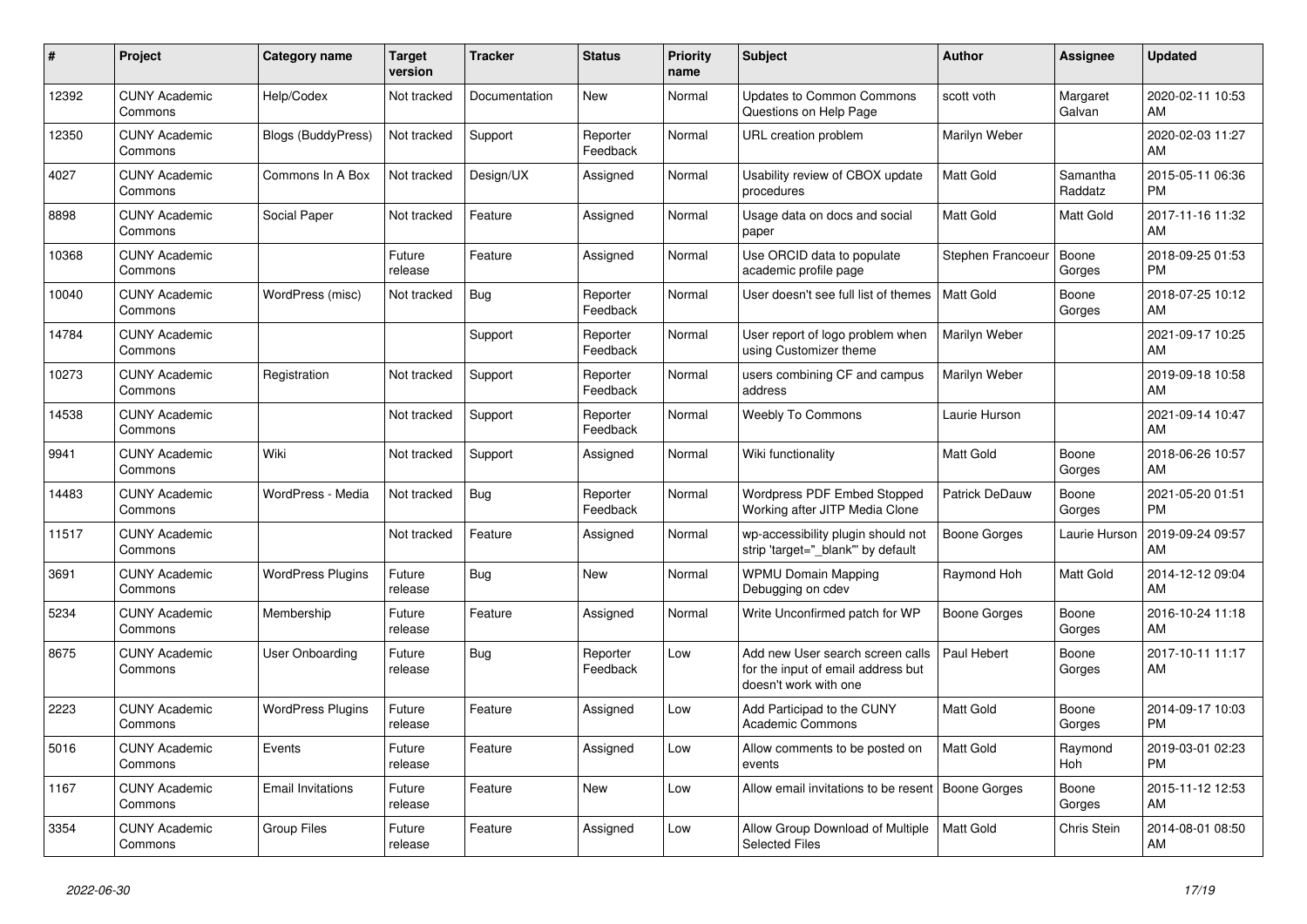| $\#$ | Project                         | <b>Category name</b>       | <b>Target</b><br>version | <b>Tracker</b> | <b>Status</b>        | <b>Priority</b><br>name | <b>Subject</b>                                                                                                                                        | Author                  | <b>Assignee</b>     | <b>Updated</b>                |
|------|---------------------------------|----------------------------|--------------------------|----------------|----------------------|-------------------------|-------------------------------------------------------------------------------------------------------------------------------------------------------|-------------------------|---------------------|-------------------------------|
| 1165 | <b>CUNY Academic</b><br>Commons | <b>Email Invitations</b>   | Future<br>release        | Feature        | Assigned             | Low                     | Allow saved lists of invitees under<br>Send Invites                                                                                                   | <b>Boone Gorges</b>     | Boone<br>Gorges     | 2015-11-09 06:03<br><b>PM</b> |
| 1166 | <b>CUNY Academic</b><br>Commons | <b>Email Invitations</b>   | Future<br>release        | Feature        | New                  | Low                     | Better organizational tools for Sent   Boone Gorges<br><b>Invites</b>                                                                                 |                         | Boone<br>Gorges     | 2015-11-09 06:02<br><b>PM</b> |
| 6749 | <b>CUNY Academic</b><br>Commons | Events                     | Future<br>release        | Bug            | <b>New</b>           | Low                     | BPEO iCal request can trigger<br>very large number of DB queries                                                                                      | Boone Gorges            | Raymond<br>Hoh      | 2016-11-15 10:09<br><b>PM</b> |
| 1417 | <b>CUNY Academic</b><br>Commons | <b>BuddyPress Docs</b>     | Future<br>release        | Feature        | Assigned             | Low                     | <b>Bulk actions for BuddyPress Docs</b>                                                                                                               | <b>Boone Gorges</b>     | Boone<br>Gorges     | 2016-10-17 10:41<br><b>PM</b> |
| 5058 | <b>CUNY Academic</b><br>Commons | Social Paper               | Future<br>release        | Feature        | <b>New</b>           | Low                     | Can there be a clearer signal that<br>even when comments have<br>already been made you add<br>comments by clicking on the side?<br>(SP suggestion #5) | Marilyn Weber           | Samantha<br>Raddatz | 2016-02-11 10:24<br><b>PM</b> |
| 940  | <b>CUNY Academic</b><br>Commons | Redmine                    | Future<br>release        | Feature        | Assigned             | Low                     | Communication with users after<br>releases                                                                                                            | <b>Matt Gold</b>        | Dominic<br>Giglio   | 2012-09-09 04:36<br><b>PM</b> |
| 6392 | <b>CUNY Academic</b><br>Commons | Group Forums               | Future<br>release        | Design/UX      | Assigned             | Low                     | Composition/Preview Panes in<br>Forum Posts                                                                                                           | Luke Waltzer            | Paige Dupont        | 2016-10-21 04:26<br><b>PM</b> |
| 3080 | <b>CUNY Academic</b><br>Commons | <b>Group Files</b>         | Future<br>release        | Feature        | Assigned             | Low                     | Create a system to keep track of<br>file changes                                                                                                      | Matt Gold               | Boone<br>Gorges     | 2014-02-26 10:04<br><b>PM</b> |
| 3615 | <b>CUNY Academic</b><br>Commons | Redmine                    | Not tracked              | Feature        | New                  | Low                     | Create Redmine issues via email                                                                                                                       | Dominic Giglio          | Boone<br>Gorges     | 2017-11-16 11:36<br>AM        |
| 333  | <b>CUNY Academic</b><br>Commons | <b>Email Notifications</b> | Future<br>release        | Feature        | Assigned             | Low                     | Delay Forum Notification Email<br>Delivery Until After Editing Period<br>Ends                                                                         | Matt Gold               | Raymond<br>Hoh      | 2015-11-09 06:01<br><b>PM</b> |
| 310  | <b>CUNY Academic</b><br>Commons | BuddyPress (misc)          | Future<br>release        | Feature        | Assigned             | Low                     | <b>Friend Request Email</b>                                                                                                                           | <b>Matt Gold</b>        | Samantha<br>Raddatz | 2015-11-09 05:08<br><b>PM</b> |
| 8498 | <b>CUNY Academic</b><br>Commons | <b>WordPress Plugins</b>   | Future<br>release        | Feature        | <b>New</b>           | Low                     | <b>Gravity Forms Email Users</b>                                                                                                                      | Raffi<br>Khatchadourian | Matt Gold           | 2017-10-13 12:58<br><b>PM</b> |
| 2013 | <b>CUNY Academic</b><br>Commons | Public Portfolio           | Future<br>release        | Feature        | Assigned             | Low                     | Have Profile Privacy Options show   Matt Gold<br>up only for filled-in fields                                                                         |                         | Boone<br>Gorges     | 2015-11-09 06:09<br><b>PM</b> |
| 3048 | <b>CUNY Academic</b><br>Commons | <b>Public Portfolio</b>    | Future<br>release        | Feature        | New                  | Low                     | Images for rich text profile fields                                                                                                                   | <b>Boone Gorges</b>     | Boone<br>Gorges     | 2014-02-19 12:56<br><b>PM</b> |
| 2577 | <b>NYCDH Community</b><br>Site  |                            |                          | Feature        | Assigned             | Low                     | Investigate Potential to Add Links<br>to the Forum                                                                                                    | Mark Newton             | Alex Gil            | 2013-05-16 09:40<br><b>PM</b> |
| 1456 | <b>CUNY Academic</b><br>Commons | Group Invitations          | Future<br>release        | Feature        | Reporter<br>Feedback | Low                     | Invite to Group Button from Profile<br>Field                                                                                                          | Matt Gold               | Samantha<br>Raddatz | 2015-11-09 05:59<br><b>PM</b> |
| 6389 | <b>CUNY Academic</b><br>Commons | <b>BuddyPress Docs</b>     | Future<br>release        | Feature        | New                  | Low                     | Make Discussion Area Visible<br>When Editing a Doc                                                                                                    | Luke Waltzer            | Boone<br>Gorges     | 2016-10-21 04:16<br><b>PM</b> |
| 58   | <b>CUNY Academic</b><br>Commons | BuddyPress (misc)          | Future<br>release        | Feature        | Assigned             | Low                     | Make member search sortable by<br>last name                                                                                                           | Roberta Brody           | Boone<br>Gorges     | 2010-08-26 02:38<br><b>PM</b> |